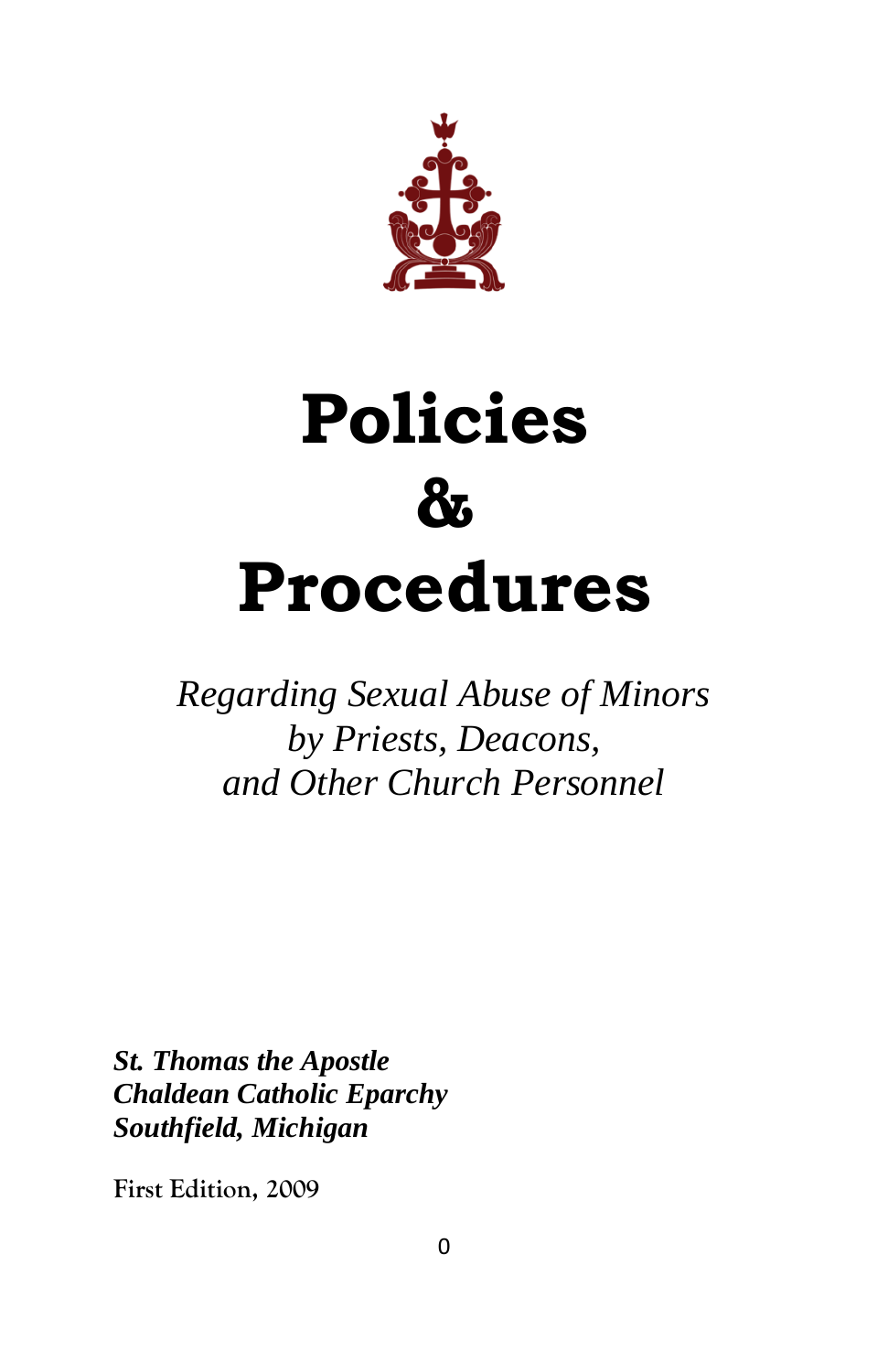My Brothers and Sisters in the Lord:

To provide for the pastoral care of St. Thomas Chaldean Catholic Eparchy, and in particular the protection of children and young people, I am publishing this policy that addresses issues of sexual abuse of minors by priests, deacons, and other church personnel. This policy is particular law for St. Thomas Chaldean Catholic Eparchy in the U.S.A.

This policy reflects our concern for children and young people. It has been developed in accord with the provisions in the Charter for the Protection of Children and Young People and the Essential Norms for Diocesan/Eparchial Policies Dealing with Allegations of Sexual Abuse of Minors by Priests or Deacons, along with information on reporting suspected abuse to civil authorities.

As a Eparchy, we are dedicated to assisting in the care of victims, addressing allegations of sexual abuse, and to being respectful of the rights of all. We are committed to creating a safe environment for children and young people as well as providing procedures to assist those who may tragically have been abused in the past. We will cooperate with civil officials in reporting allegations of abuse in accord with the norms of law.

Sincerely yours in Christ,<br>+ Py Kalabat

Most Rev. Francis Y. Kalabat Bishop of St. Thomas the Apostle, Chaldean Catholic Diocese

September 2014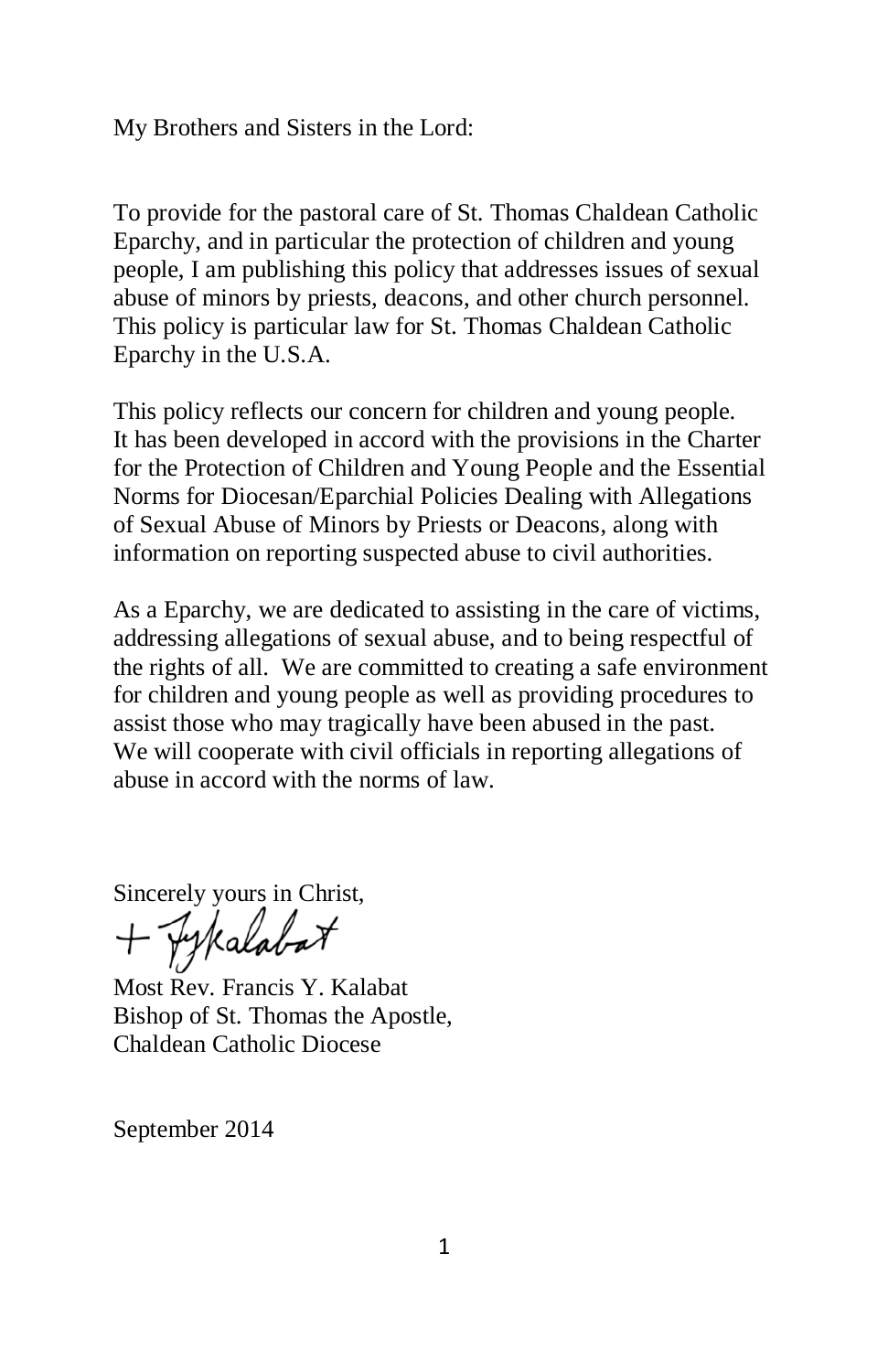#### *Table of Contents*

| Eparchy of St. Thomas the Apostle Policy on Sexual abuse of<br>Minors by Priests, Deacons, Other Church Personnel & |  |
|---------------------------------------------------------------------------------------------------------------------|--|
| <b>Volunteers</b>                                                                                                   |  |
|                                                                                                                     |  |
|                                                                                                                     |  |
|                                                                                                                     |  |
|                                                                                                                     |  |
|                                                                                                                     |  |
|                                                                                                                     |  |
|                                                                                                                     |  |
|                                                                                                                     |  |
|                                                                                                                     |  |
|                                                                                                                     |  |
| Code of Conduct & Integrity  12-13                                                                                  |  |
| Code of conduct for Priests, Staff & Volunteers                                                                     |  |
|                                                                                                                     |  |
|                                                                                                                     |  |
|                                                                                                                     |  |
| A. Conduct for Pastoral Counselors                                                                                  |  |
| and Spiritual Directors  15-16                                                                                      |  |
|                                                                                                                     |  |
|                                                                                                                     |  |
|                                                                                                                     |  |
|                                                                                                                     |  |
| 4. Code of Conduct for Volunteers  21-22                                                                            |  |
| 5. Reporting Ethical or Professional Misconduct  23                                                                 |  |
|                                                                                                                     |  |
|                                                                                                                     |  |
|                                                                                                                     |  |
| Michigan Child Protection Law  27-29                                                                                |  |
| Family Independence Agency Office  30-31                                                                            |  |
| <b>Illinois Department of Children &amp; Family</b>                                                                 |  |
|                                                                                                                     |  |
| <b>Diocesan Policy on Criminal History</b>                                                                          |  |
|                                                                                                                     |  |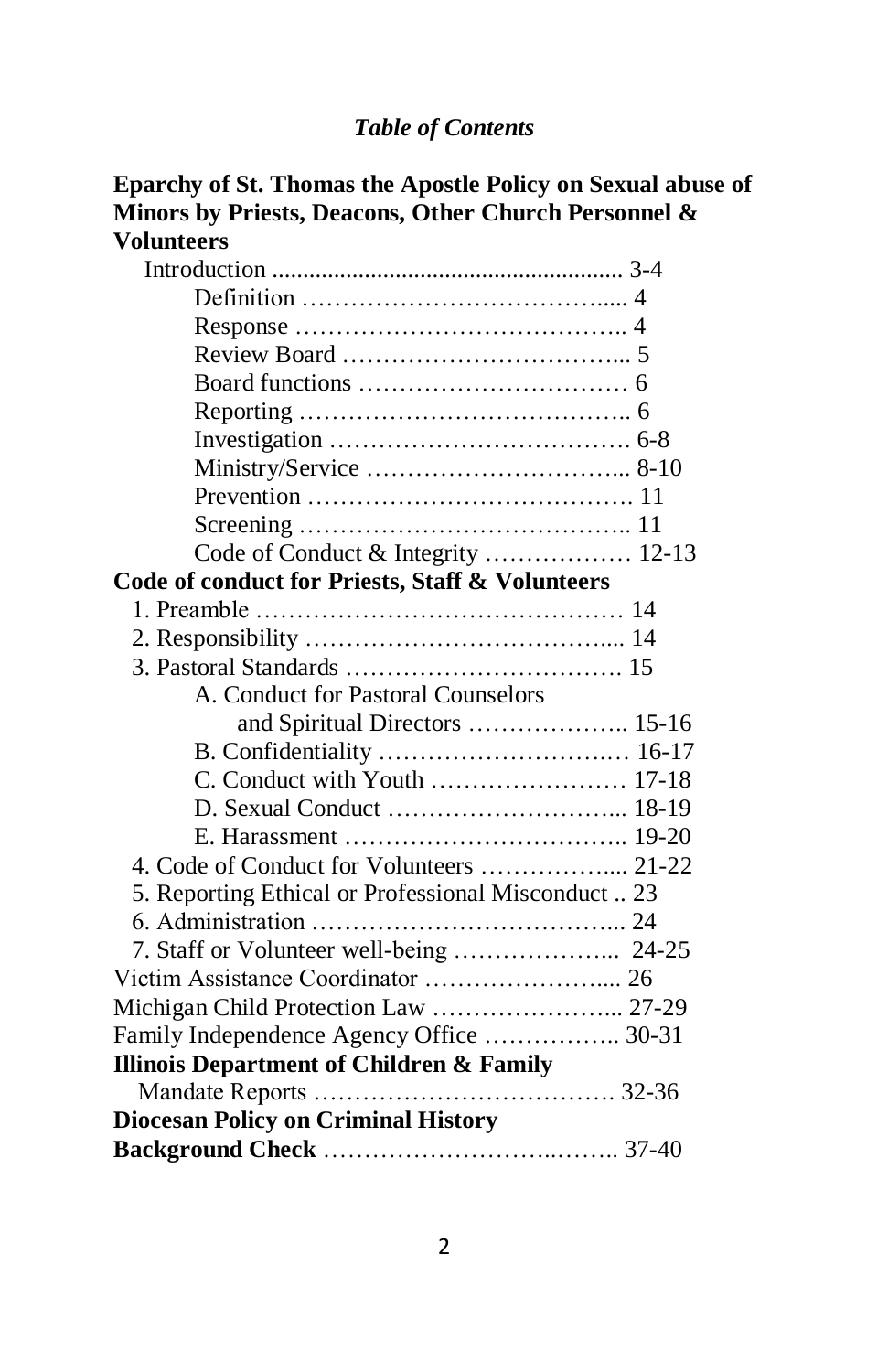# **Eparchy of St. Thomas the Apostle Policy on Sexual abuse of Minors By Priests, Deacons, Other Church Personnel and Volunteers**

#### **Introduction**

On June 14, 2002 the Catholic bishops of the United States approved the Charter for the Protection of Children and Young People. This Charter, along with Essential Norms for Diocesan/Eparchial Policies Dealing with Allegations of Sexual Abuse of Minors by priests, Deacons, Church Personnel and the Volunteers, established the manner in which the Catholic Church in the United States will address matters related to the sexual abuse of minors, in accord with canon law and the approval of the Holy See. The approval of the Congregation for Bishops on December 8, 2002 revised and established these Essential Norms as particular law for the United States Dioceses/Eparchies.

To carry out this policy, the Bishop of the Diocese will appoint a Delegate to coordinate and implement this policy. He will also provide for a Review Board to assist in the implementation of this policy. To assist the Delegate, a Victim Assistance Coordinator will be selected who will receive initial calls, obtain necessary background information and coordinate assistance to victims.

In accord with the Charter, the Essential Norms and the requirements of the Clergy Reporting Law of Michigan and Illinois, all allegations of sexual abuse of minors and criminal sexual conduct involving priests, deacons, church personnel and volunteers will be reported to the Family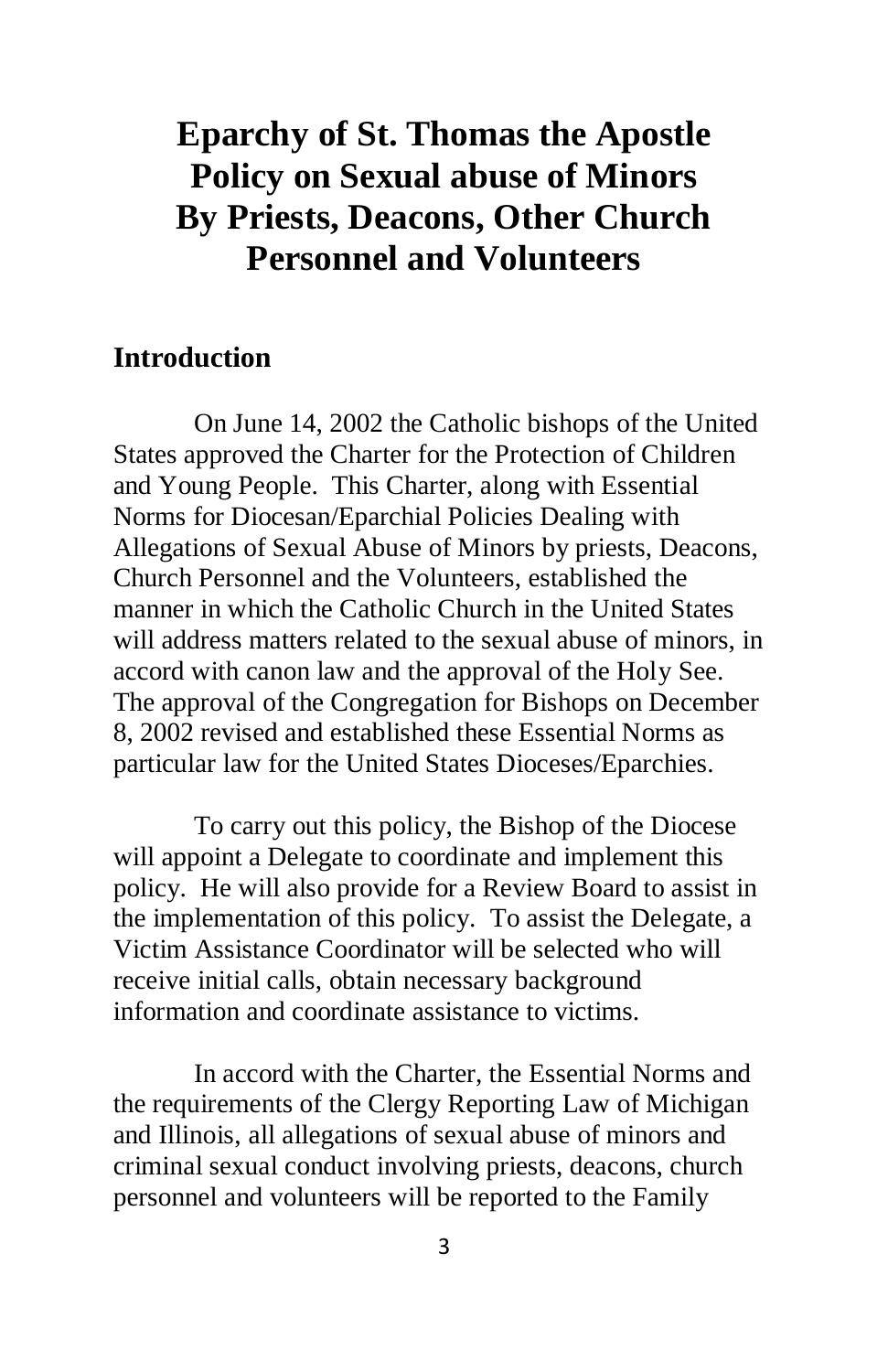Independence Agency or to appropriate law enforcement agencies as required by law. Any communications between the diocese and civil officials will be made by the Delegate through legal counsel. In addition, all provisions of civil law will be observed regarding the reporting of abuse or neglect of minors. Cooperation of diocesan officials is ensured with civil authorities in this regard.

In the event the agency or county prosecutor decides not to investigate a complaint, or in other special circumstances, the diocese may engage the services of an independent investigator to provide a report to the Board for its review and recommendation.

*As Christians and Chaldeans we consider the welfare and protection of our children a sacred responsibility. We hereby promulgate the following Eparchial norms as an implementation of Essential norms for Diocesan/Eparchial Policies Dealing with Allegations of Sexual Abuse of Minors by Priests, Deacons, Other church Personnel and Volunteers approved by the Congregation for Bishops on December 8, 2002.*

#### *1. Definition*

 Sexual Abuse of a minor includes sexual molestation or sexual exploitation of a minor and other behavior by which an adult uses a minor as an object of sexual gratification. The norm to be considered in assessing an allegation of sexual abuse of a minor is whether conduct or interaction with a minor qualifies as an external, objectively grave violation of the sixth commandment.

#### *2. Response*

The healing of victims, their families and their community from the effects of sexual abuse by church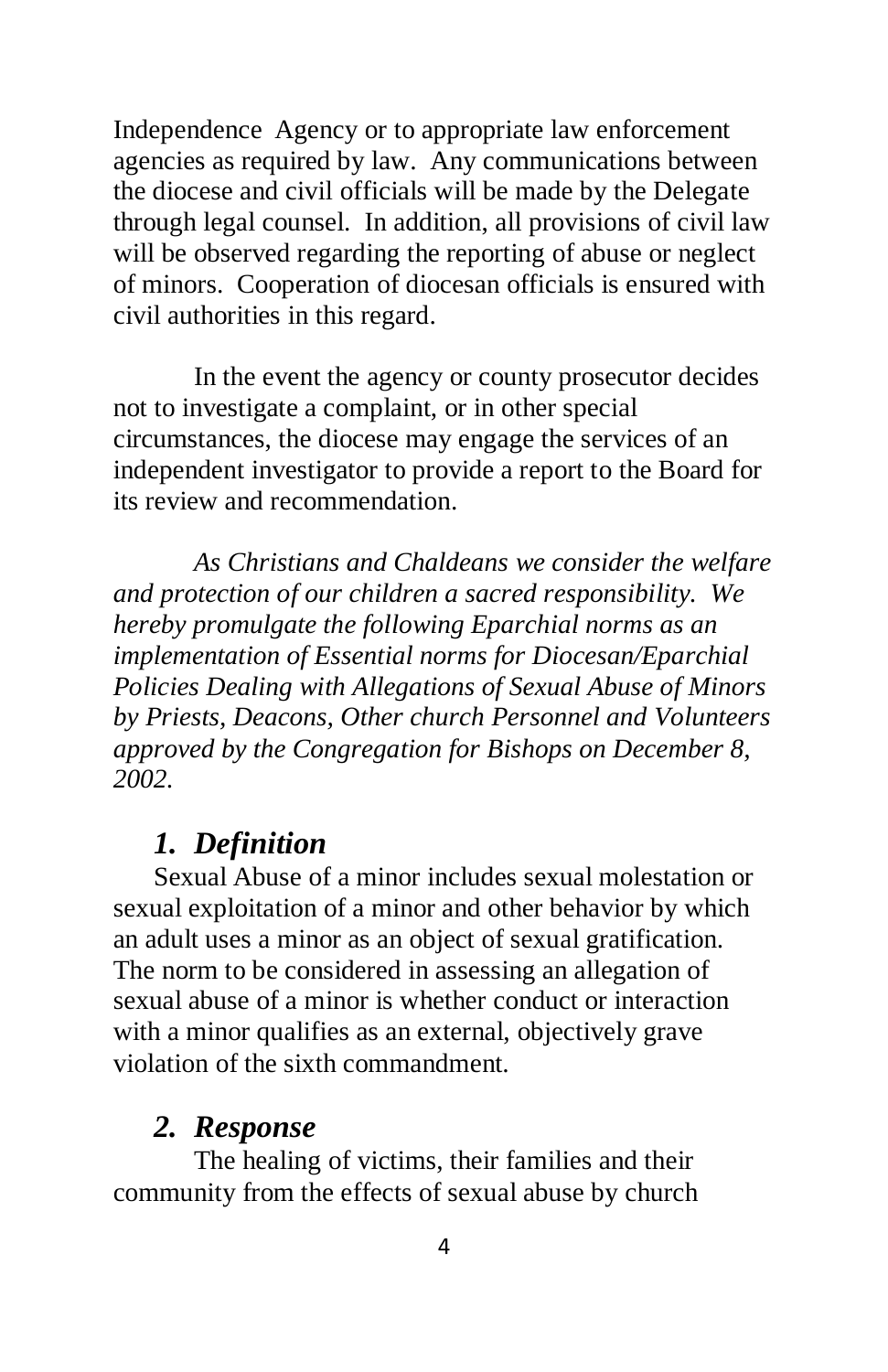leaders begins when the allegations of such abuse are received. When victims decide to disclose the abuse, it is important that the response they receive is compassionate and non-judgmental.

Anyone receiving an allegation of abuse will respond in a pastoral, supportive manner, leaving investigative concerns to those who serve in that role.

An allegation will be received without initial judgment as to the truth of the complaint. No intimation of blame will be made by the initial recipient of information.

Individuals making allegations will be supported positively in their decision to disclose.

The Eparchial Bishop will designate a competent person to coordinate assistance for the immediate pastoral care of persons who claim to have been sexually abused when they were minors by priest or deacons. This "Victim Assistance Coordinator" will assess and respond to the immediate and long term needs of the alleged victim and family, the alleged offender, parish communities and others that are affected by the disclosure of sex abuse.

The Victim Assistance Coordinator will serve as a consultant to the eparchial bishop and the review board regarding the treatment needs of clients.

#### *3. Review Board*

 **The Chaldean Eparchy has entered into a memorandum of understanding with the Archdiocese of Detroit on November 19, 2003 whereby if an accusation comes forth, the Archdiocese of Detroit will function for such purposes as the Review Board for the Eparchy.** *(Copy of this memorandum of understanding is available upon request).*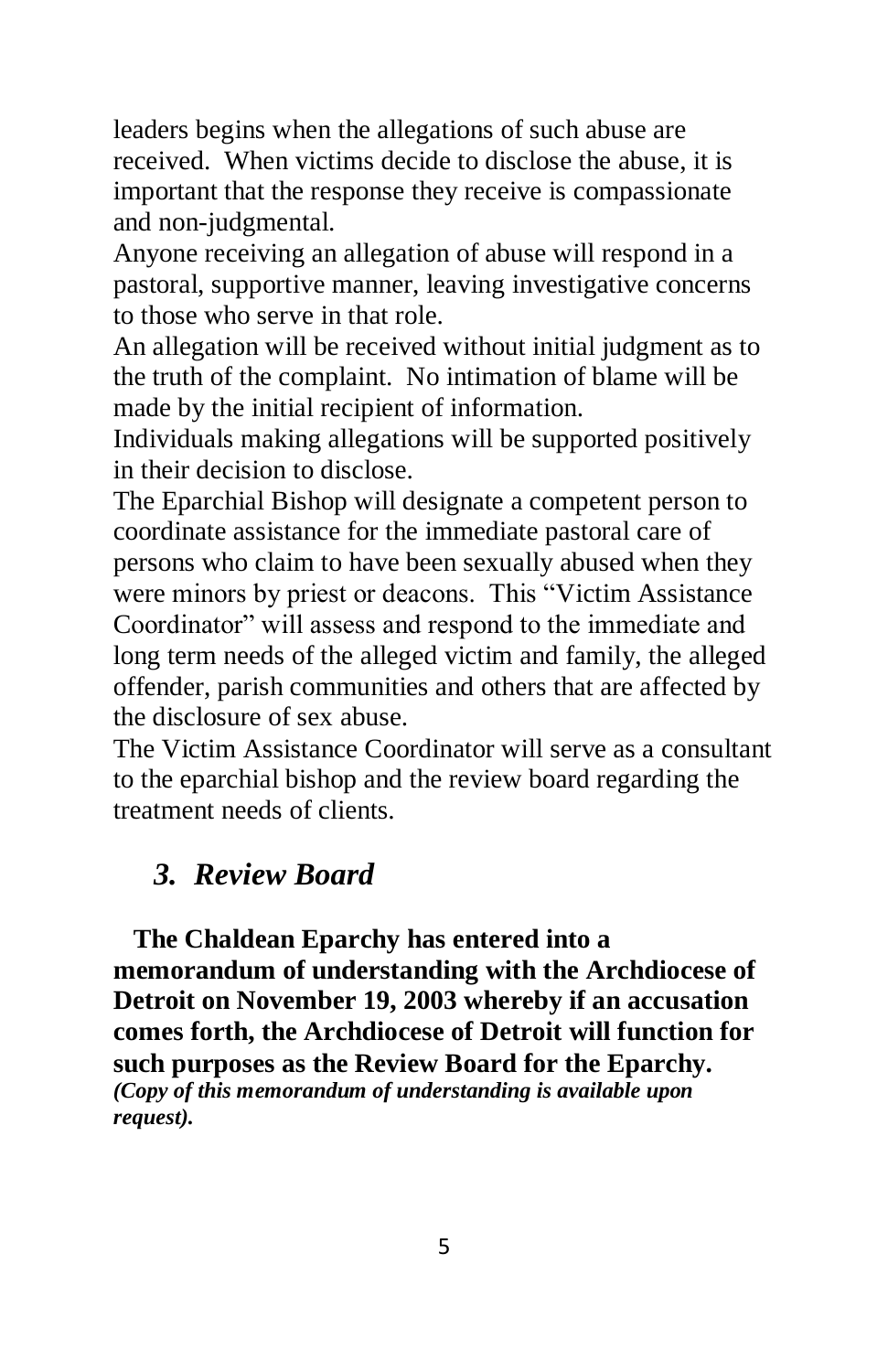The review board is a predominantly lay board composed of a variety of professionals duly appointed to assist the bishop in a strictly confidential consultative capacity. The board will consist of five members of outstanding integrity and good judgment in full communion with the Church. The majority of the board will be lay persons who are not employed by the diocese. It will have no final, decision-making authority, which authority will continue to reside exclusively with the bishop.

#### *Board Functions*

- 1. To advise the eparchial bishop in his assessment of allegations of sexual abuse of minors and in his determination of suitability for ministry;
- 2. To review eparchial policies for dealing with sexual abuse of minors;
- 3. To offer advice on all aspects of sexual abuse cases, whether retrospectively or prospectively.

## *4. Reporting*

In all cases of alleged or suspected or known child abuse committed by a cleric, the eparchy will comply with all applicable civil laws in respect to reporting the allegations and will cooperate with civil authorities in the investigation.

 Any cleric, who knows from the external forum that a minor has been sexually abused, is required to report that knowledge or suspicion to the Eparchial Bishop and to the civil authorities in accordance with the norms of canon law.

#### *5. Investigation*

When an allegation of sexual abuse of a minor by a priests, deacons, church personnel and volunteers is received, a preliminary investigation in harmony with canon law will be initiated and conducted promptly and objectively (code of Canons of the Eastern churches [CCEO],c.1468).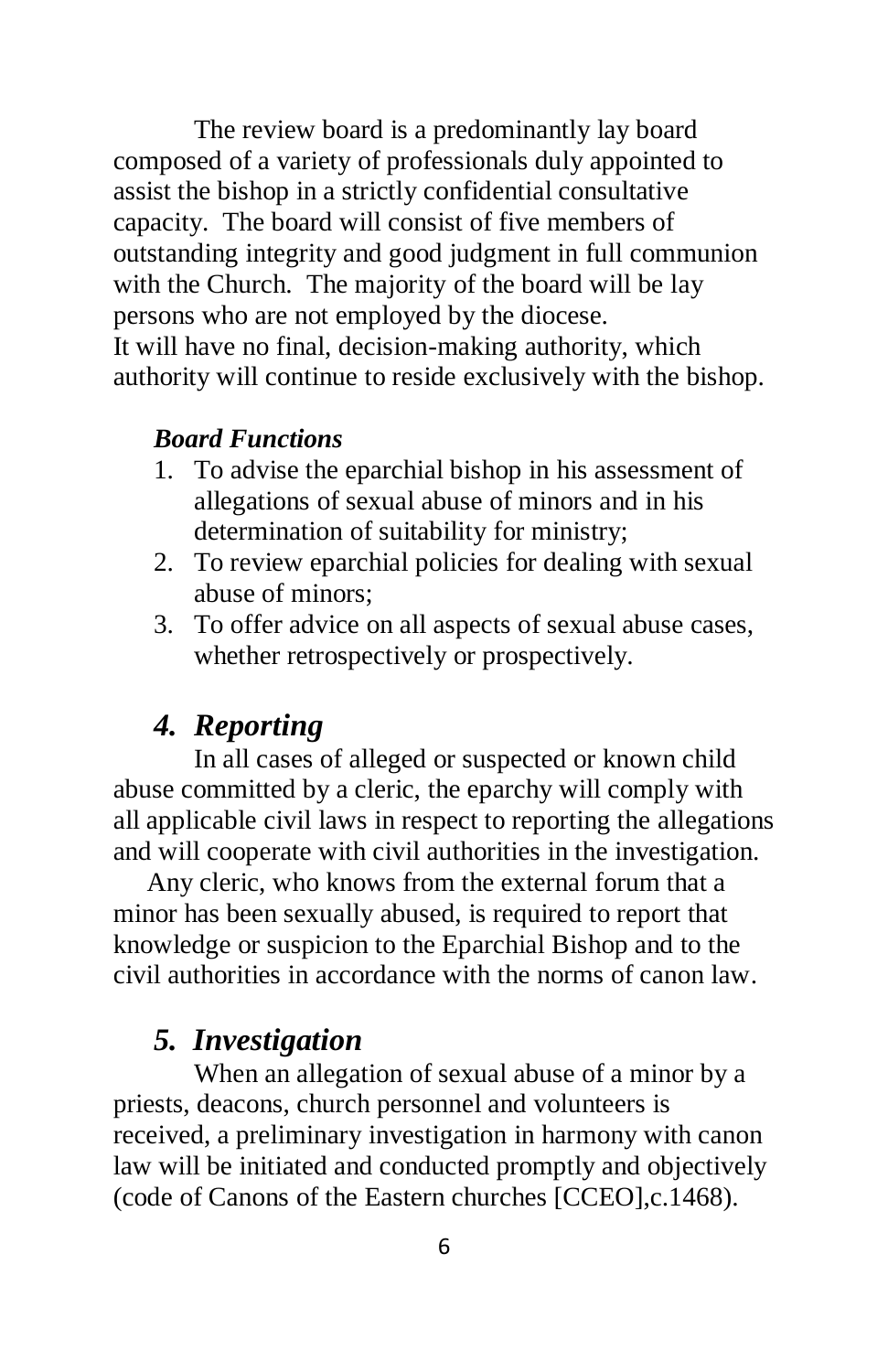The purpose of the eparchial investigation is to ensure that the bishop has a complete thorough and accurate report of the alleged incident. The investigation will be conducted by an investigator appointed by the review board. The investigator will report his findings in writing to the Eparchial Bishop and to the review board.

- The accused will immediately be called by the eparchial Bishop and made aware of the allegation against him and the identity of the accuser. The accused will remain in his position until the initial investigation is completed, which is to be done as expeditiously as possible. All appropriate steps shall be taken to protect the reputation of the accused and the accuser during the investigation. The accused will be encouraged to retain the assistance of civil and canonical counsel and will be promptly notified of the results of the investigation.
- When there is sufficient evidence that sexual abuse of a minor has occurred, the eparchial bishop will notify the congregation of the Doctrine of the Faith. The Eparchial Bishop shall then apply the precautionary measures mentioned in CCEO, c. 1473 – that is, remove the alleged offender from the sacred ministry or from any ecclesiastical office or function. The bishop may impose or prohibit residence in a given place or territory, and prohibit the public participation in the Most Holy Eucharist pending the outcome of the process.
- In every case involving canonical penalties, the processes provided for in canon law will be observed, and the various provisions of canon law will be considered. (1) Unless the Congregation of the Doctrine of the Faith, having been notified, calls the case to itself because of special circumstances, the Eparchial Bishop will follow the directions of the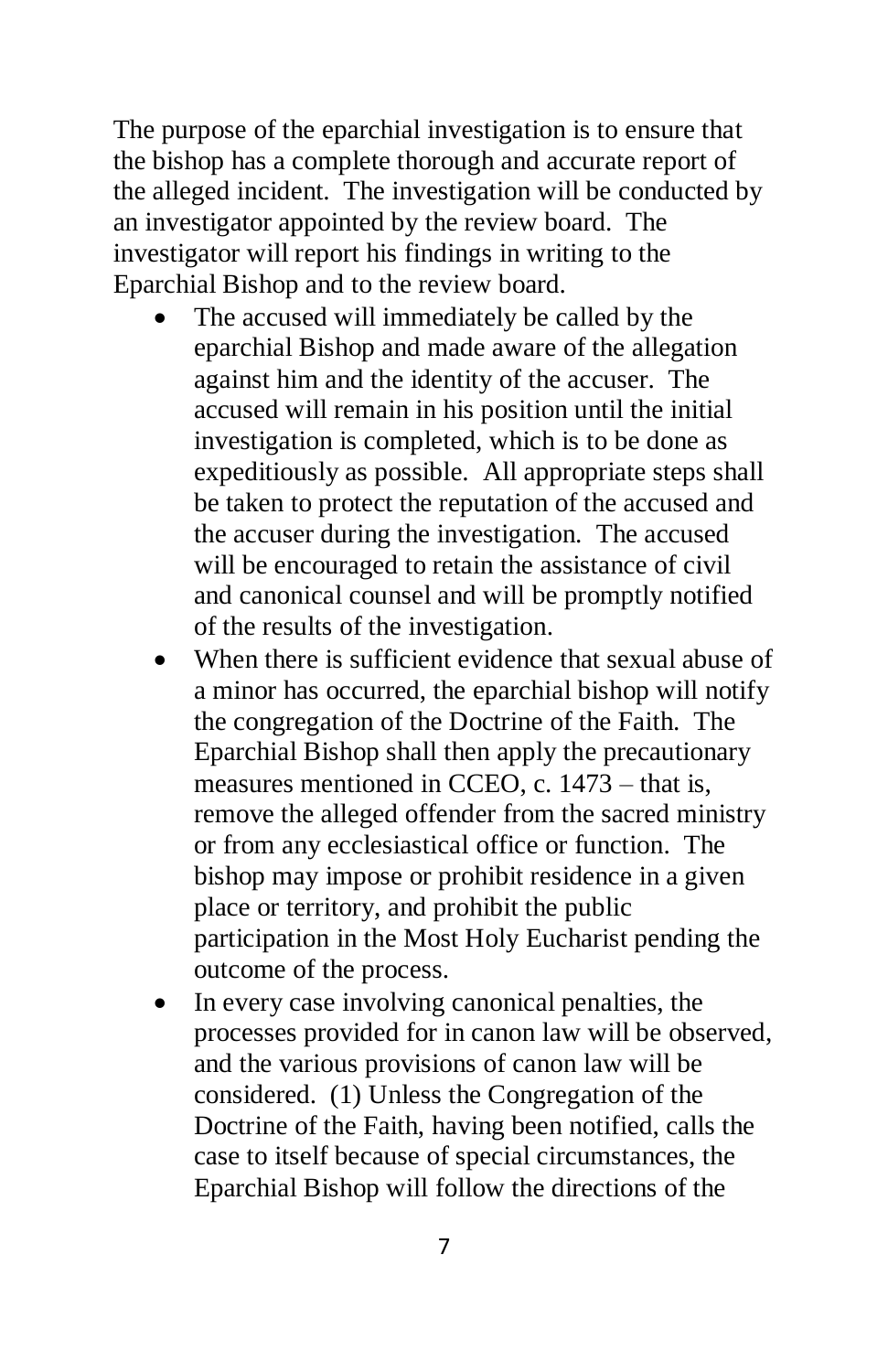Congregation on how to proceed. (2) If the case would otherwise be barred by prescription, because sexual abuse of a minor is a grave offense, the Eparchial Bishop shall apply to the Congregation for the Doctrine of the Faith for a dispensation from the prescription, while indicating appropriate pastoral reasons.

- For the sake of due process, the accused is encouraged to retain the assistance of civil and canonical counsel. When necessary, the eparchy will supply canonical counsel to the cleric.
- The Eparchy will conduct a judicial process of the case according to the appropriate canons and practice of the Church.
- The alleged offender may be requested to seek, and may be urged voluntarily to comply with, an appropriate medical and psychological evaluation at a facility mutually acceptable to the Eparchy and the accused.
- In every instance, the Eparchy will advise and support a person's right to make a report to public authorities.
- The Eparchy will be open and transparent in communicating with the public about the sexual abuse of minors by clergy within the confines of respect for the privacy and the reputation of the individuals involved. This is especially so with regard to informing parish and other church communities directly affected by sexual abuse of a minor.
- *6. Ministry/Service Termination*
- No cleric removed from an eparchial position for allegations of sexual abuse of a minor will return to ministry or service before their case is assessed and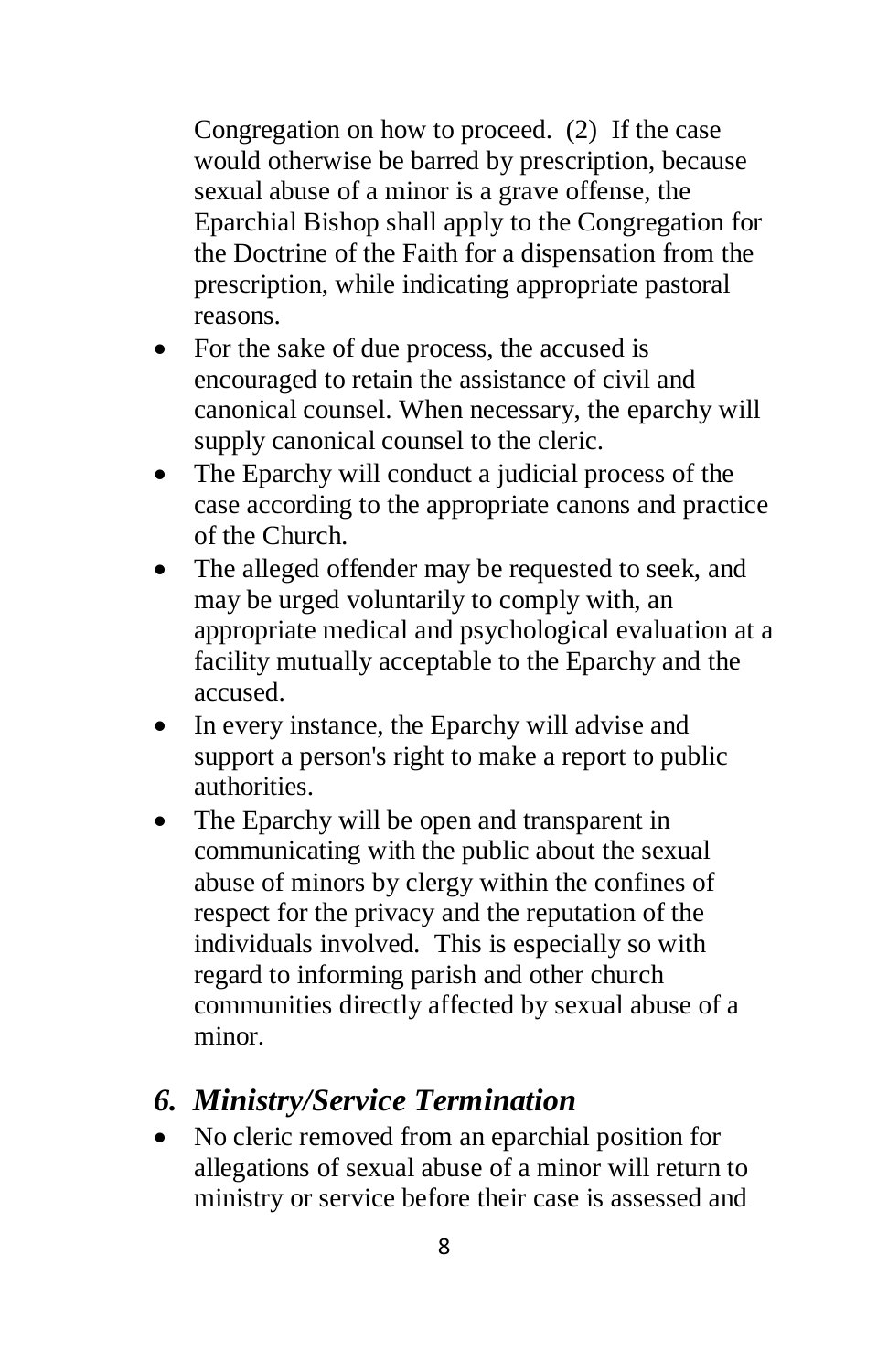fitness is determined by the Eparchial Bishop in consultation with the review board. The safety of children is the paramount consideration governing the formation of recommendations regarding the future ministry of one accused of abuse.

- An allegation of sexual abuse of a minor made against a cleric will be deemed established if, with due respect for the provisions of canon law:
- The accused individual admits to conduct defined by this policy as sexual abuse; or
- A civil court of criminal law finds the accused guilty of a crime that consists of conduct defined by this policy as sexual abuse, or the accused pleads guilty or no contest to a crime that consists of conduct defined by this policy as sexual abuse; or
- The appropriate church tribunal finds the accused guilty of the crime.
- When an act of sexual abuse by a priest or deacon is admitted or is established after an appropriate process in accord with canon law, the offending priest will be removed from ecclesiastical ministry, not excluding dismissal from the clerical state, if the case so warrants.
- If the penalty of dismissal from the clerical state has not been applied (e.g., for reasons of advanced age or infirmity), the offender ought to lead a life of prayer and penance. He will not be permitted to celebrate the Divine Liturgy publicly or to administer the mysteries. He will be instructed not to wear clerical garb, or present himself publicly as a priest.
- At all times, the Eparchial Bishop has the executive power of clerical governance, through an administrative act, to remove an offending cleric from office, to remove or restrict his faculties, and to limit his exercise of priestly ministry. For the sake of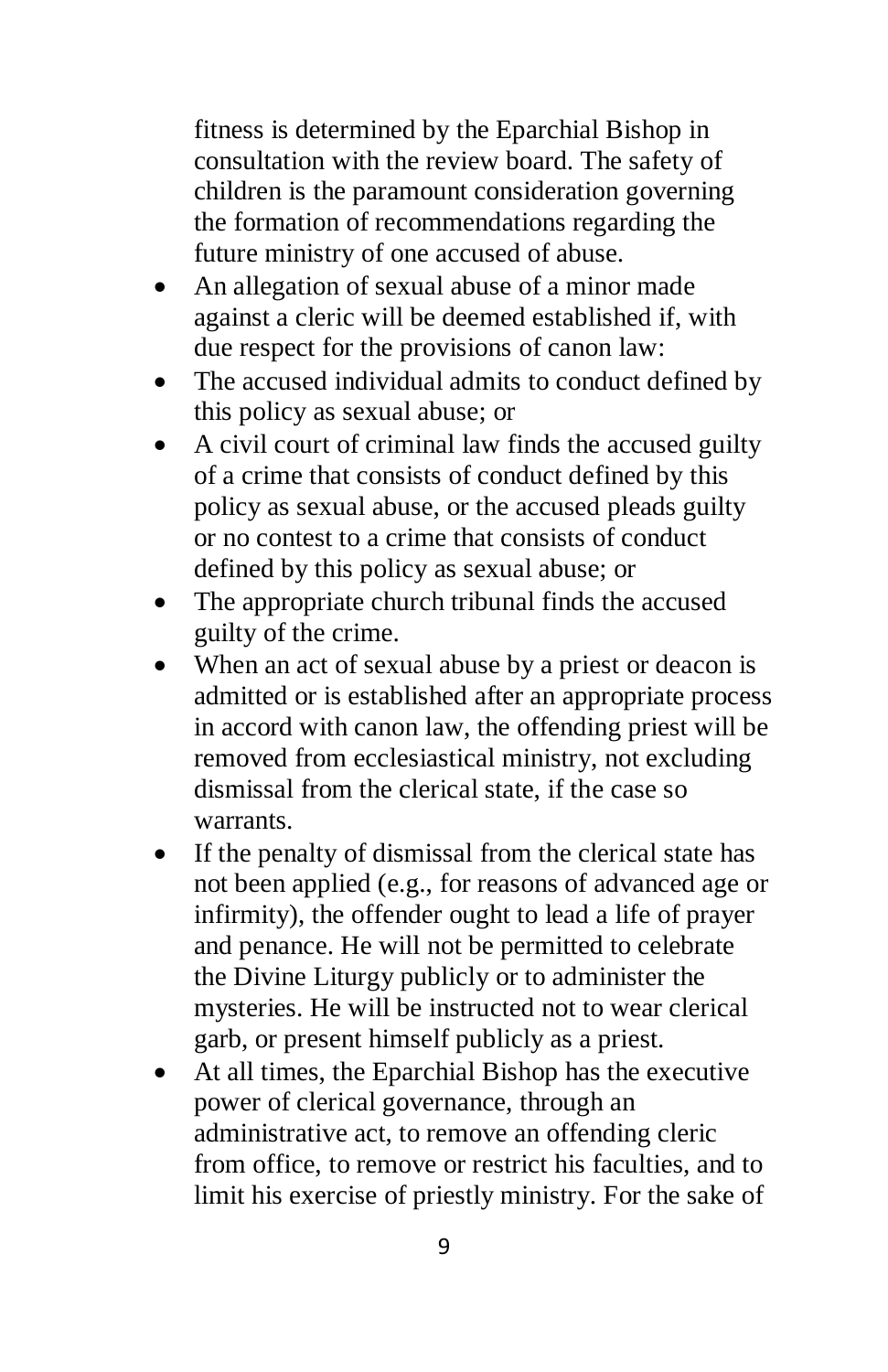the common good and observing the provisions of canon law, the Eparchial Bishop shall exercise this power of governance to ensure that any priest who has committed an act of sexual abuse of a minor as described above shall not continue in the active ministry.

- The priest or deacon may at any time request a dispensation from the obligations of the clerical state. In exceptional cases, the Eparchial Bishop may request of the Holy Father the dismissal of the priest from the clerical state ex officio, even without the consent of the priest.
- Care will always be taken to protect the rights of all parties involved, particularly those of the person claiming to have been sexually abused and the person against whom the charge has been made. When an accusation has proved to be unfounded, every step possible will be taken by the bishop to restore the good name of the priest or deacon falsely accused.
- No priest or deacon who has committed an act of sexual abuse of a minor will be transferred for ministerial assignment to another eparchy/diocese or religious province.
- Before a priest or deacon is transferred for residence to another eparchy/diocese or religious province, the Eparchial Bishop shall forward, in a confidential manner, to the local eparch/bishop or religious ordinary of the proposed place of residence any and all information concerning any act of sexual abuse of a minor and any other information indicating that he has been or may be a danger to children or young people.
- The Eparchial Bishop will not consider receiving a priest into the eparchy from another jurisdiction without previously obtaining the necessary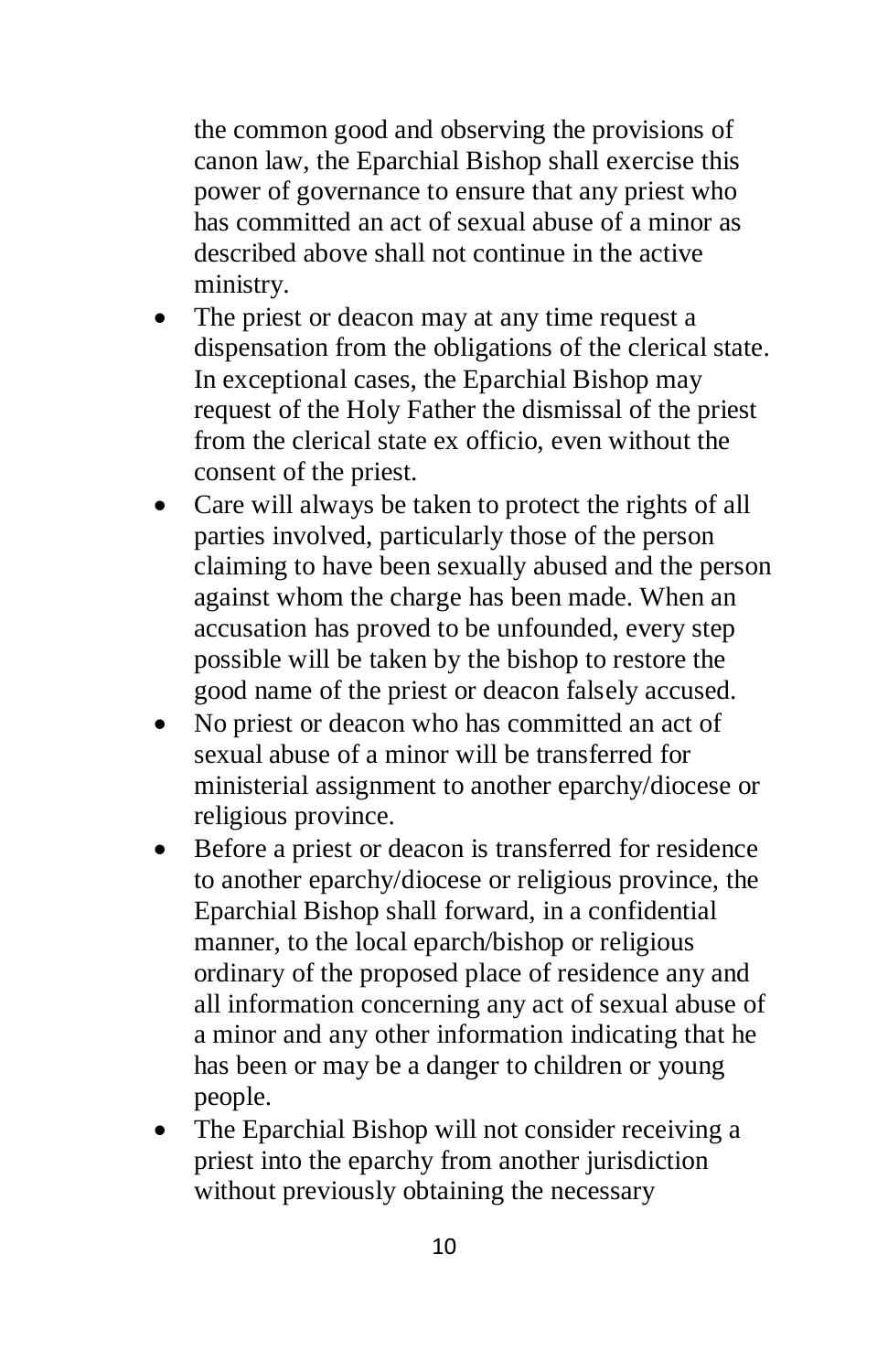information regarding the moral and civil record of the priest or deacon in question.

## *7. Prevention*

The Eparchy of Saint Thomas will publish a code of conduct in ministry to be adhered to by all the clergy and persons in positions of trust in the Eparchy.

All eparchial programs designed to certify clerics, eparchial employees, and volunteers who serve children on a regular basis will include segments that address child sexual abuse. The training curriculum will include information concerning: signs and symptoms, dynamics of child abuse, impact of child abuse, intervention strategies, reporting requirements and community resources.

# *8. Screening*

The Eparchy will study the psychological screening currently undertaken to assess all potential candidates for the priesthood and diaconate. The tests given will be reviewed from the perspective of identifying, to the extent possible, potential problems in the area of sexuality. Problem candidates will be disqualified.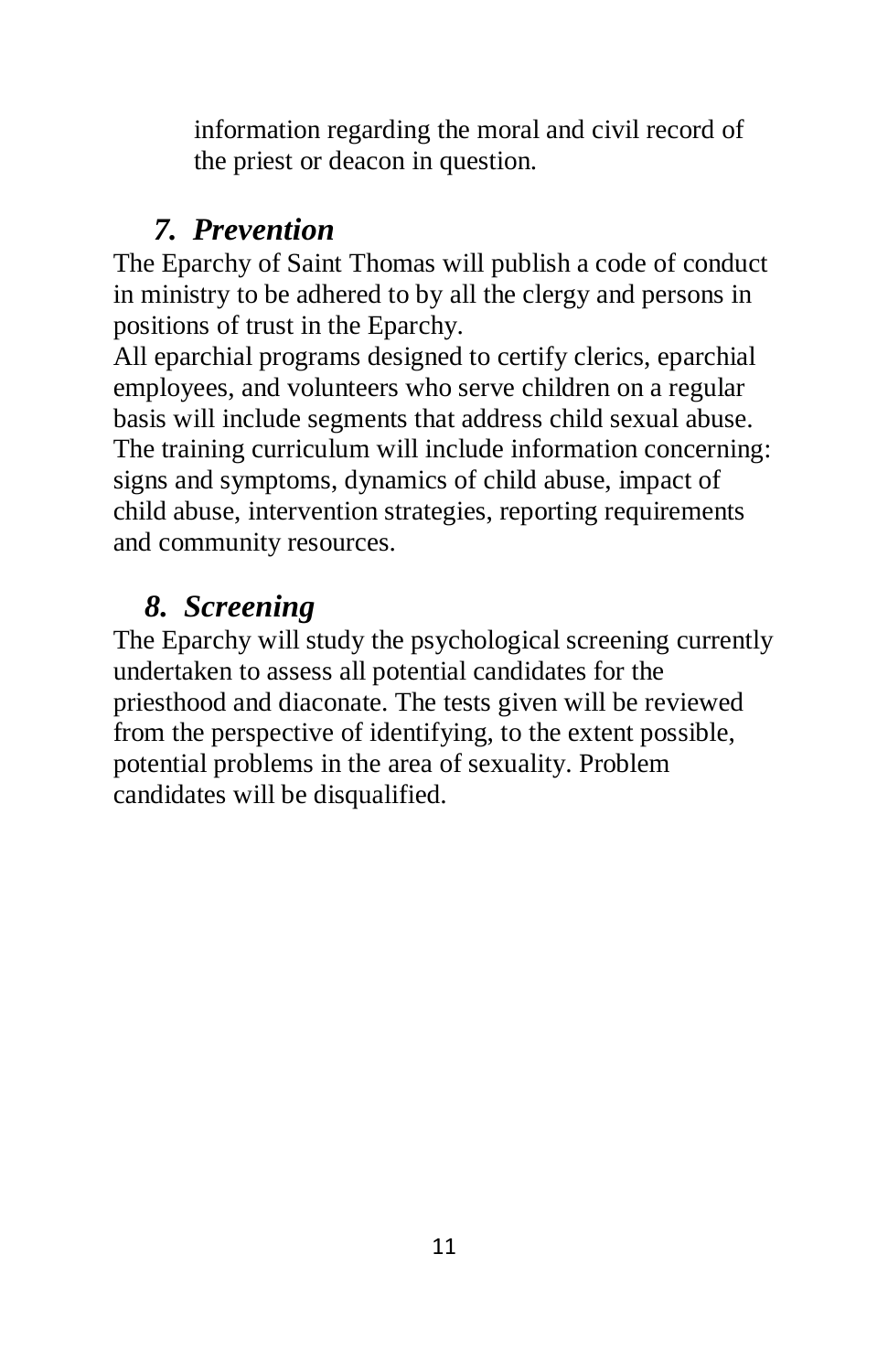# **Code of Conduct and Integrity for Church Personnel**

*"Church personnel includes priests, seminarians, all paid and volunteer personnel who are employed by or work in eparchial parishes or institutions ".* 

#### *General Norms*

- Church personnel will exhibit the highest Christian ethical standards and personal integrity.
- Church personnel will conduct themselves in a manner that is consistent with the discipline and teaching of the Catholic Church.
- Church personnel will not physically, sexually or emotionally abuse a minor or an adult.
- Church personnel will not engage in physical, psychological, written or verbal harassment of employees, volunteers, or parishioners and will not tolerate such harassment by other Church personnel.
- Church personnel shall provide a professional work environment that is free from physical, psychological, written, or verbal intimidation or harassment.
- Church personnel shall not engage in sexual intimacies with the persons they counsel. This includes consensual contact, forced physical contact and sexually explicit conversations not related to counseling issues.
- Church personnel assume the full burden for setting and maintaining clear, appropriate boundaries in all counseling and counseling-related relationships. No counseling sessions should be conducted in private living quarters.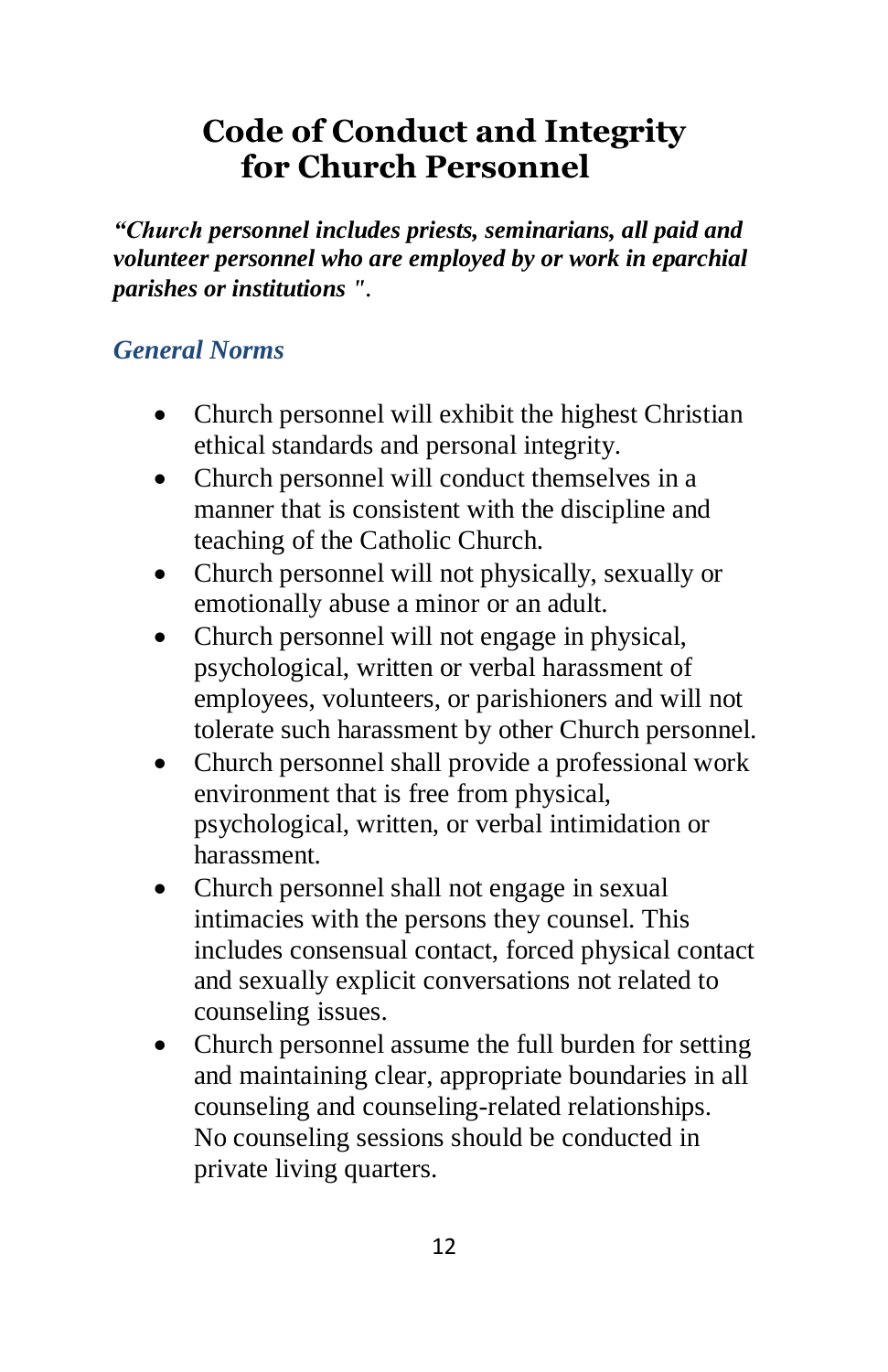- Church personnel will share concerns about suspicious or inappropriate behavior with their pastor, the Vicar-General of the Eparchy, or the Eparchial Bishop.
- Church personnel will report any suspected abuse to the proper civil authorities.
- Church personnel will accept their personal responsibility to protect minors and adults from all forms of abuse.

Houses used for residences of priests and religious are exclusively for the use of the religious. With the exception of occasional visits from immediate family members, minors are not permitted to be overnight guests in the residence of a priest or a religious.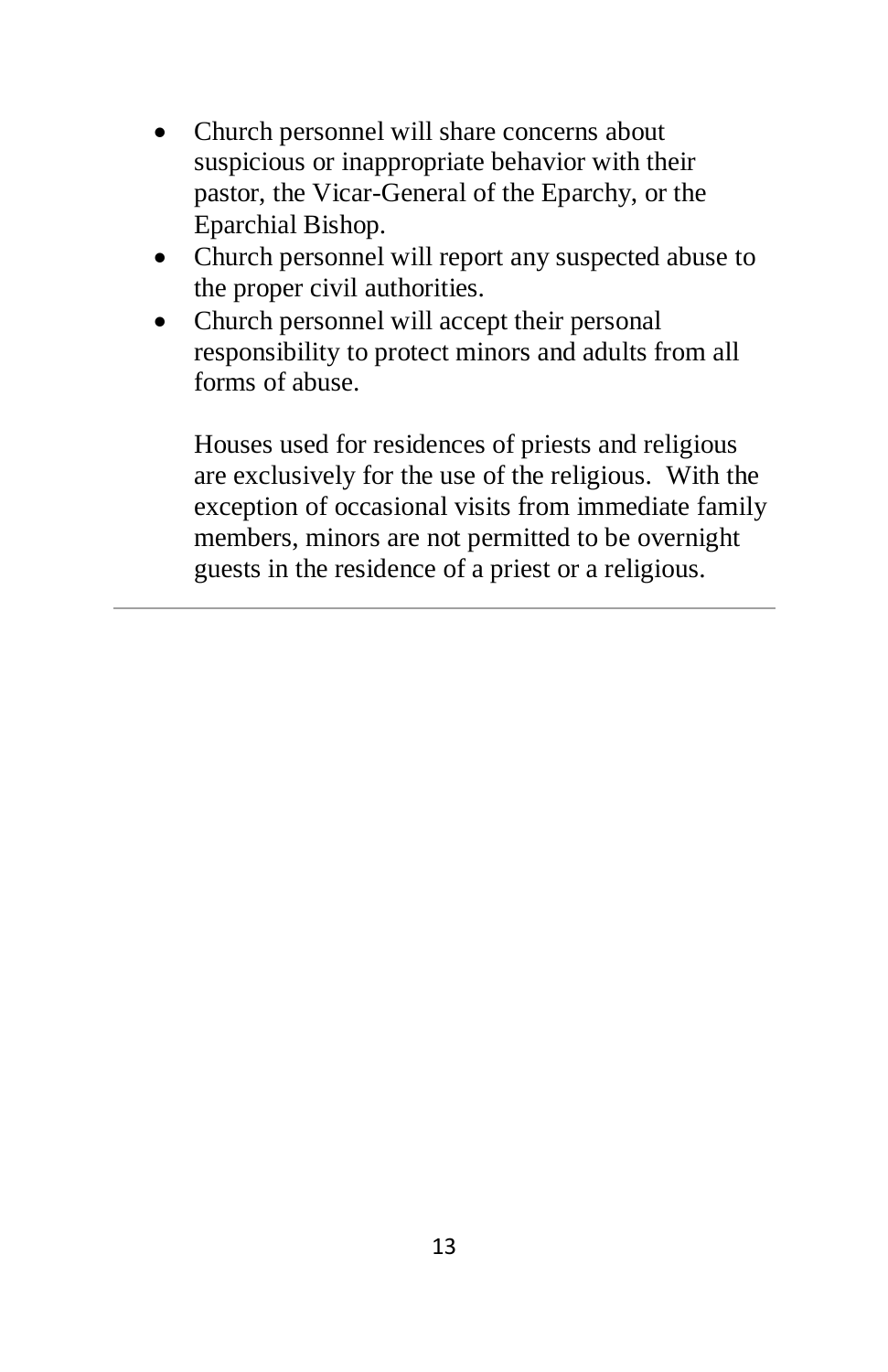# **Code of Conduct For Priests, Staff and Volunteers**

## **1. Preamble**

Priests, deacons, pastoral ministers, administrators, staff and volunteers in our parishes, religious communities/institutes and organizations must uphold Christian values and conduct. This *Code of Pastoral Conduct for Priests, Deacons, Pastoral Ministers, Administrators, Staff and Volunteers*  provides a set of standards for conduct in certain pastoral situations.

# **2. Responsibility**

The public and private conduct of clergy, staff and volunteers can inspire and motivate people, but it can also scandalize and undermine the people's faith. Clergy, staff and volunteers must, at all times, be aware of the responsibilities that accompany their work. They must also know that God's goodness and grace supports them in their ministry. Responsibility for adherence to the *Code of Pastoral Conduct* rests with the individual. Those who disregard this *Code of Pastoral Conduct* do so at their own risk and will be held responsible by the parish, the religious community/institute, the school, the archdiocese and others. Corrective action may take various forms depending on the specific nature and circumstances of the offense and the extent of the harm.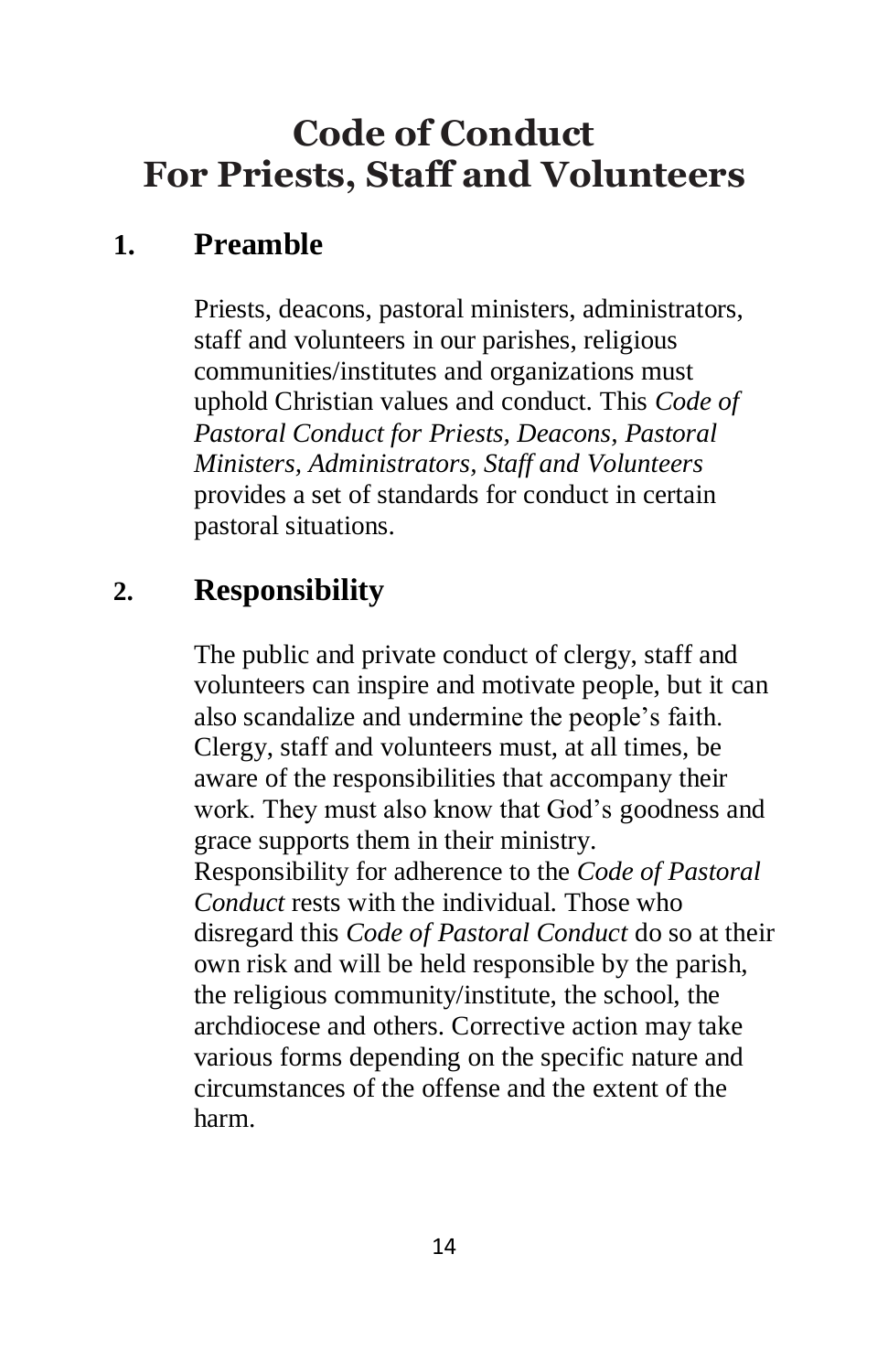#### **3. Pastoral Standards A. Conduct for Pastoral Counselors and Spiritual Directors**

*"Pastoral counselors and spiritual directors: Clergy, staff and volunteers who provide pastoral, spiritual, and/or therapeutic counseling services to individuals, families or other groups".*

Pastoral counselors and spiritual directors must respect the rights and advance the welfare of each person.

- 1. Pastoral counselors and spiritual directors shall not step beyond their competence in counseling situations and shall refer clients to other professionals when appropriate.
- 2. Pastoral counselors and spiritual directors should carefully consider the possible consequences before entering into a counseling relationship with someone with whom they have a pre-existing relationship, such as an employee, a professional colleague or a friend.
- 3. Pastoral counselors and spiritual directors should not audiotape or videotape sessions.
- 4. Pastoral counselors and spiritual directors must never engage in sexual intimacies with the persons they counsel. This includes consensual and nonconsensual contact, forced physical contact and inappropriate sexual comments.
- 5. Pastoral counselors and spiritual directors shall not engage in sexual intimacies with individuals who are close to the client, such as relatives or friends of the client, when there is a risk of exploitation or potential harm to the client. Pastoral counselors and spiritual directors should presume that the potential for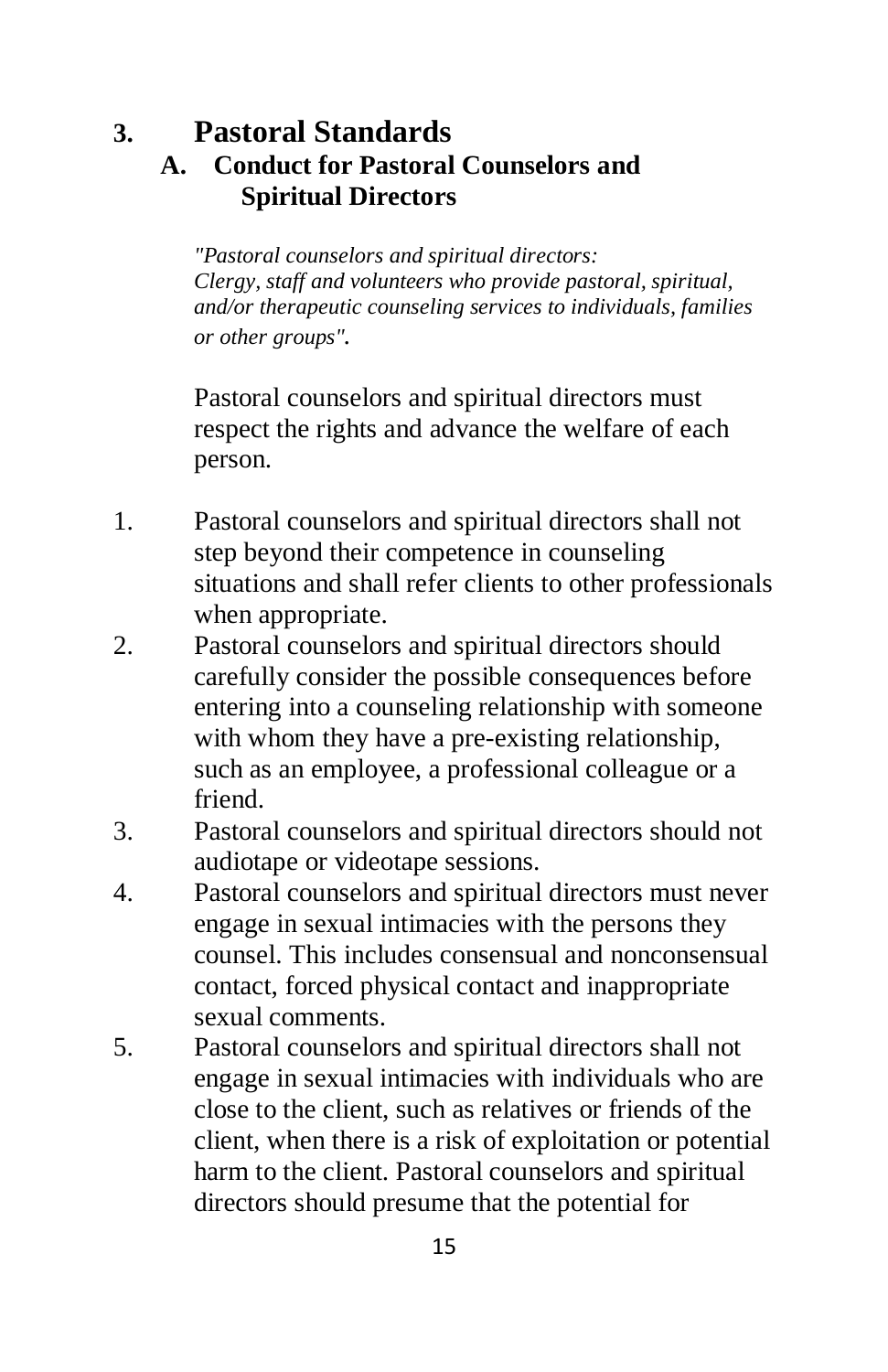exploitation or harm exists in such intimate relationships.

- 6. Pastoral counselors and spiritual directors assume the full burden of responsibility for establishing and maintaining clear, appropriate boundaries in all counseling and counseling-related relationships.
- 7. Physical contact of any kind touching, hugging, and holding – between pastoral counselors or spiritual directors and the persons they counsel can be misconstrued and should be avoided.
- 8. Sessions should be conducted in appropriate settings at appropriate times.
	- No sessions should be conducted in private living quarters.
	- Sessions should not be held in places or at times that would tend to cause confusion about the nature of the relationship for the person being counseled.

## **B. Confidentiality**

*Information disclosed to a pastoral counselor or spiritual director during the course of counseling, advising or spiritual direction shall be held in the strictest confidence possible.*

- 1. Information obtained in the course of sessions shall be confidential, except for compelling professional reasons or as required by law.
	- If there is clear and imminent danger to the client or to others, the pastoral counselor or spiritual director may disclose only the information necessary to protect the parties affected and to prevent harm.
	- Before disclosure is made, if feasible, the pastoral counselor or spiritual director should inform the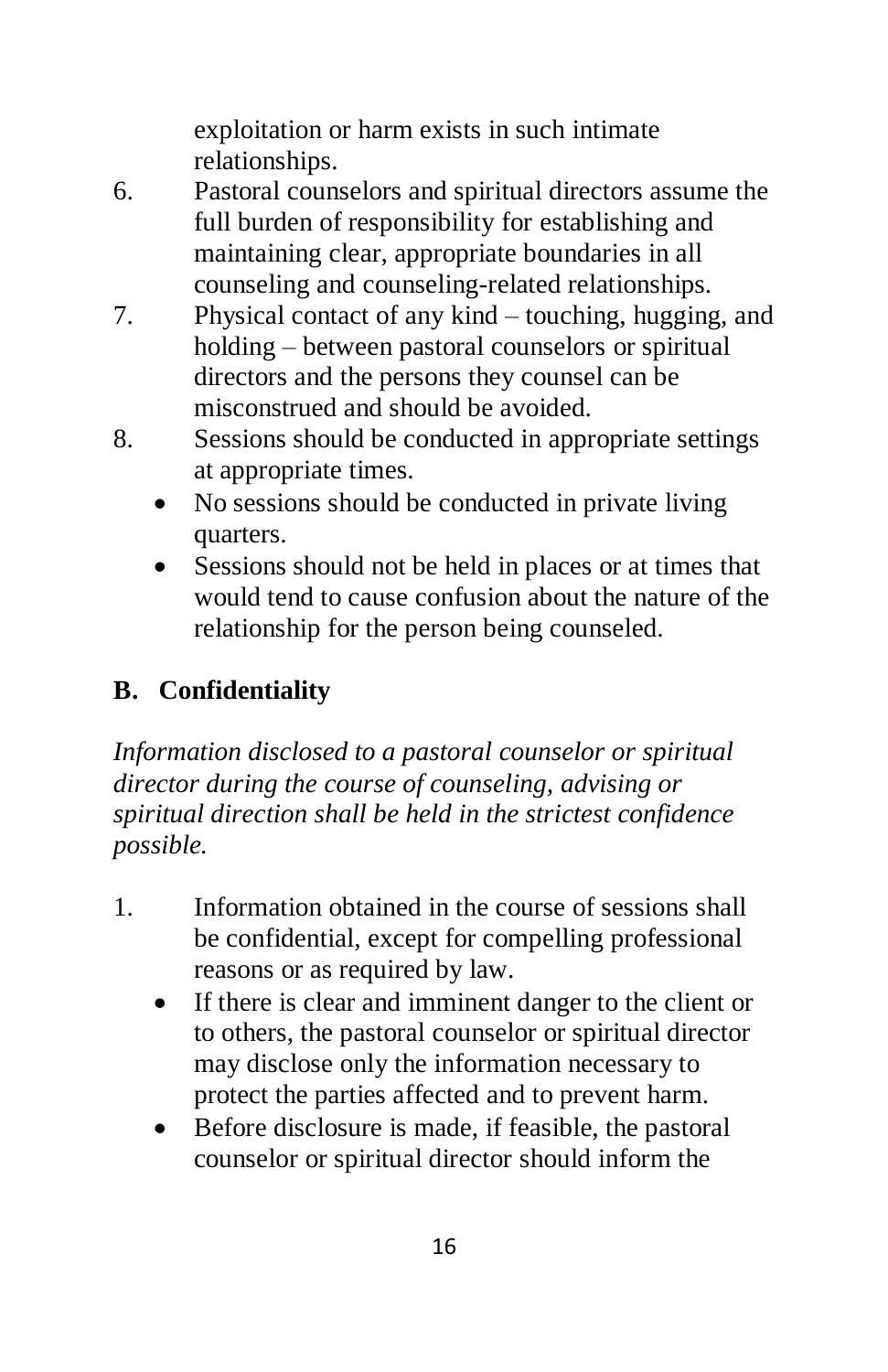person being counseled about the disclosure and the potential consequences.

- 2. Pastoral counselors and spiritual directors should discuss the nature of confidentiality and its limitations with each person in counseling.
- 3. Pastoral counselors and spiritual directors should keep minimal records of the content of sessions.
- 4. Knowledge that arises from professional contact may be used in teaching, writing, homilies or other public presentations only when effective measures are taken to absolutely safeguard both the individual's identity and the confidentiality of the disclosures.
- 5. While counseling a minor, if a pastoral counselor or spiritual director discovers a serious threat to the welfare of the minor and that communication of confidential information to a parent or legal guardian is essential to the child's health and well-being, the pastoral counselor or spiritual director should:
	- Attempt to secure written consent from the minor for the specific disclosure.
	- If consent is not given, disclose only the information necessary to protect the health and well-being of the minor.

Consultation with the appropriate Church supervisory personnel is required before disclosure.

**These obligations are independent of the confidentiality of the confessional. Under no circumstances whatsoever can there be any disclosure - even indirect disclosure - of information received through the confessional.**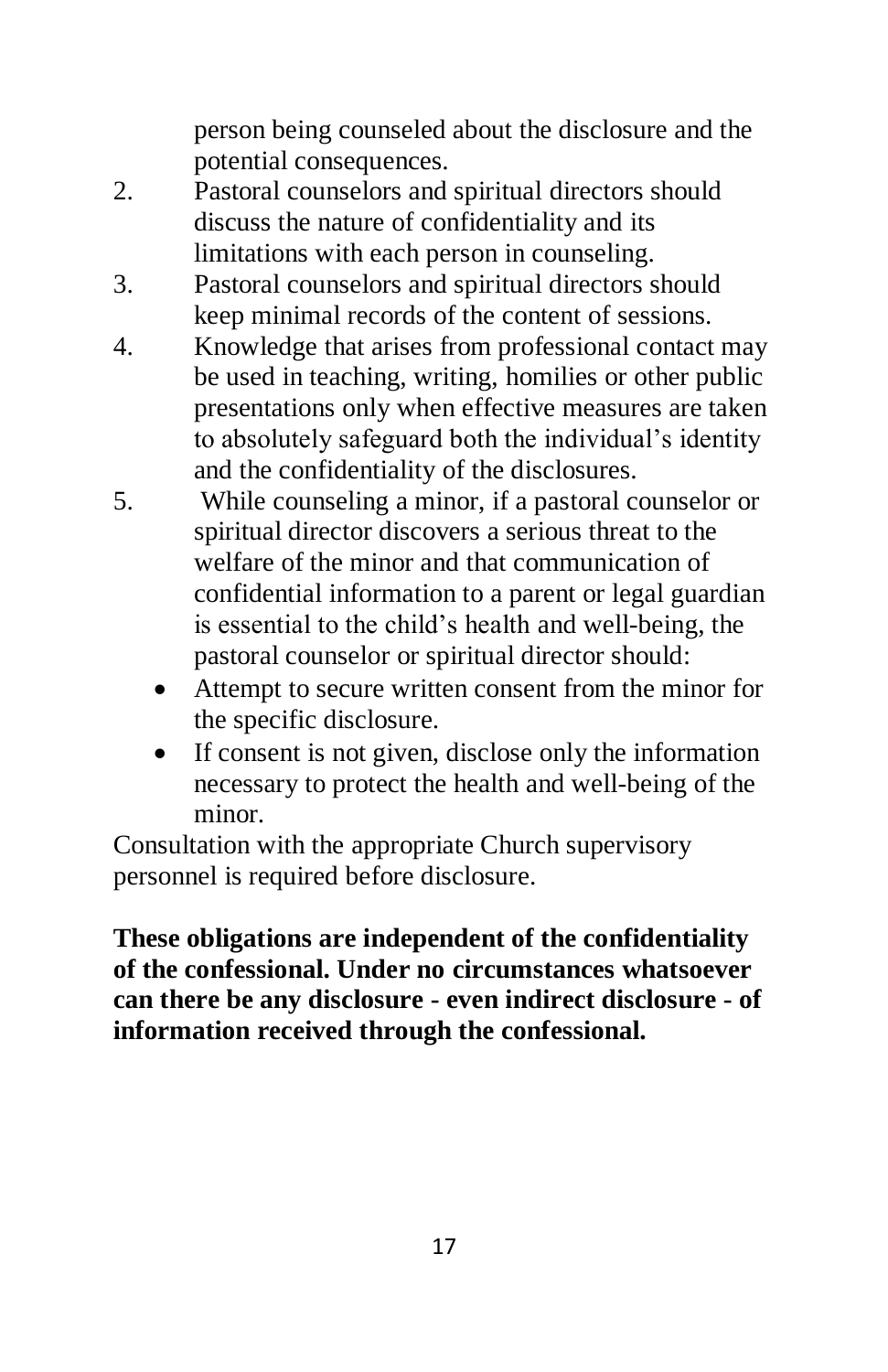#### **C. Conduct with Youth**

*Clergy, staff and volunteers working with youth shall maintain an open and trustworthy relationship between youth and adult supervisors.*

- 1. Clergy, staff and volunteers must be aware of their own and others' vulnerability when working alone with youth. Use a team approach to manage youth activities.
- 2. Physical contact with youth can be misconstrued and should occur (a) only when completely nonsexual and otherwise appropriate, and (b) never in private.
- 3. Clergy, staff and volunteers should refrain from (a) the illegal possession and/or illegal use of drugs and/or alcohol at all times, and (b) the use of alcohol when working with youth.
- 4. Clergy should not allow individual young people to stay overnight in the cleric's private accommodations or residence.
- 5. Staff and volunteers should not provide shared, private, overnight accommodations for individual young people, including, but not limited to, accommodations in any Church owned facility, private residence, hotel room or any other place where there is no other adult supervision present.
	- In rare, emergency situations when accommodations are necessary for the health and well-being of the youth, the clergy, staff or volunteer should take extraordinary care to protect all parties from the appearance of impropriety and from all risk of harm.
	- Use a team approach to manage emergency situations.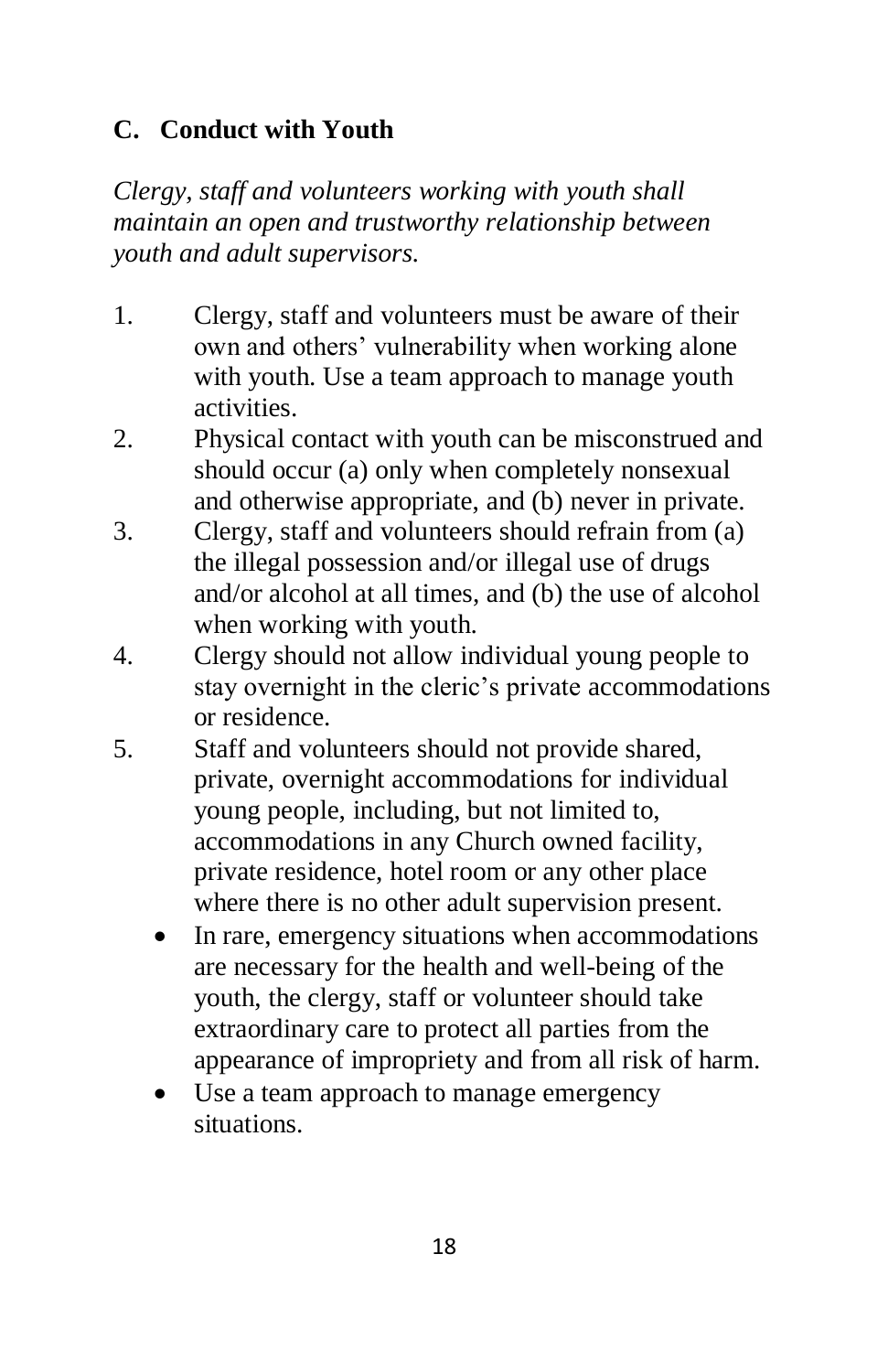#### **D. Sexual Conduct**

*Clergy, staff and volunteers must not, for sexual gain or intimacy, exploit the trust placed in them by the faith community.*

- 1. Clergy, religious, staff and volunteers who are committed to a celibate lifestyle are called to be an example of celibate chastity in all relationships at all times.
- 2. Staff and volunteers who provide pastoral counseling or spiritual direction services must avoid developing intimate relationships with minors and inappropriate intimate relationships other staff or parishioners. Staff and volunteers must behave in a professional manner at all times.
- 3. No clergy, staff or volunteer may exploit another person for sexual purposes.
- 4. Allegations of sexual misconduct should be taken seriously and reported to the appropriate person in the parish (pastor), community/institute (religious superior), archdiocese (human resources director) or organization (director) and to civil authorities if the situation involves a minor.
	- Canon and civil law procedures will be followed to protect the rights of all involved.
- 5. Clergy, staff and volunteers should review and know the contents of the child abuse regulations and reporting requirements for the state of Michigan and should follow those mandates.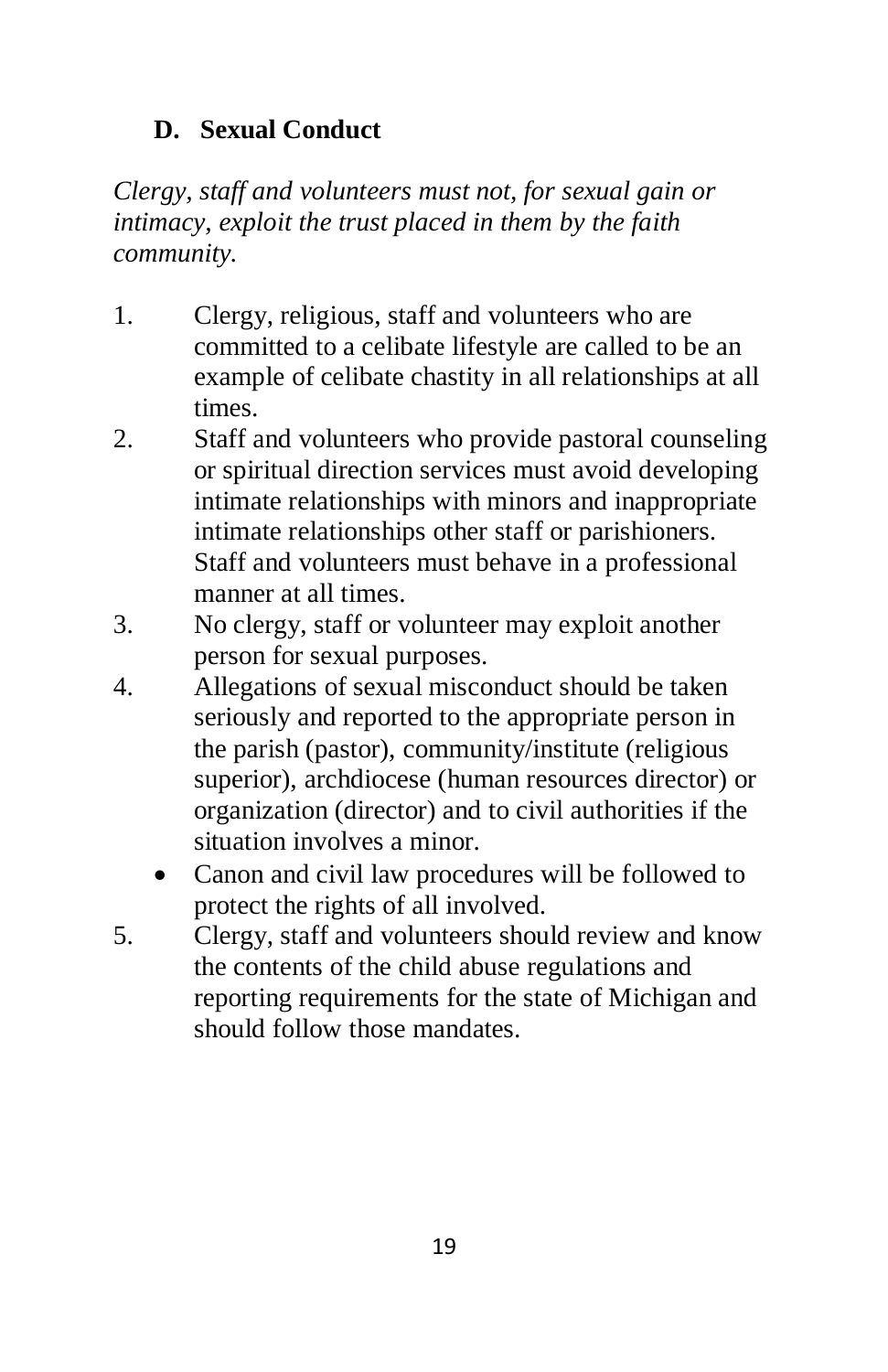#### **E. Harassment**

*Clergy, staff and volunteers must not engage in physical, psychological, written or verbal harassment of staff, volunteers or parishioners and must not tolerate such harassment by other Church staff or volunteers.*

- 1. Clergy, staff and volunteers shall provide a professional work environment that is free from physical, psychological, written or verbal intimidation or harassment.
- 2. Harassment encompasses a broad range of physical, written or verbal behavior, including, but not limited to, the following:
	- Physical or mental abuse.
	- Racial insults.
	- Derogatory ethnic slurs.
	- Unwelcome sexual advances.
	- Sexual comments or sexual jokes.
	- Requests for sexual favors used as:
		- a condition of employment, or
		- to affect other personnel decisions, such as promotion or compensation.
	- Display of offensive materials.
- 3. Harassment can be a single severe incident or a persistent pattern of behavior where the purpose or the effect is to create a hostile, offensive or intimidating work environment.
- 4. Allegations of harassment should be taken seriously and reported immediately to the appropriate person in the parish (pastor), community/institute (religious superior), diocese (bishop) or organization (director).
- 5. Canon and civil law procedures will be followed to protect the rights of all involved.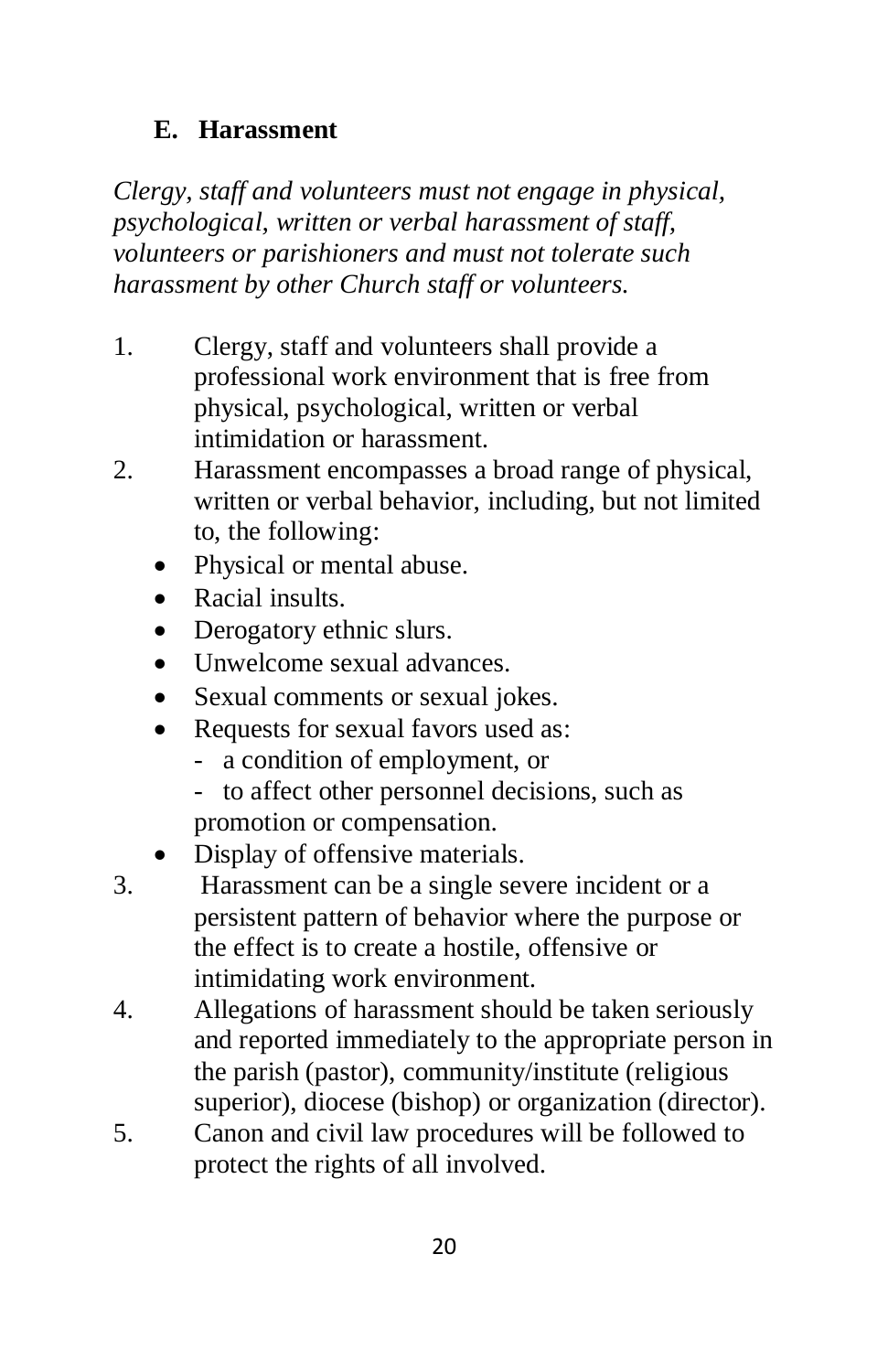# **4. CODE OF CONDUCT FOR VOLUNTEERS**

Our children are the most important gifts God has entrusted to us. A volunteer must strictly follow the rules and guidelines in this *Code of Conduct for Volunteers* as a condition of providing services to the children and youth of our diocese.

#### **A volunteer must:**

- Treat everyone with respect, loyalty, patience, integrity, courtesy, dignity and consideration.
- Avoid situations where he or she is alone with children and/or youth at Church activities.
- Use positive reinforcement rather than criticism, competition or comparison when working with children and/or youth.
- Refuse to accept expensive gifts from children, youth or their parents without prior written approval from the pastor or administrator.
- Refrain from giving expensive gifts to children and/or youth without prior written approval from the parents or guardian and the pastor or administrator.
- Report suspected abuse to the pastor, administrator or appropriate supervisor and the local Child Protection Services agency. Failure to report suspected abuse to civil authorities is, according to the law, a misdemeanor.
- Cooperate fully in any investigation of abuse of children and/or youth.

#### **A volunteer must NOT:**

Smoke or use tobacco products in the presence of children and/or youth.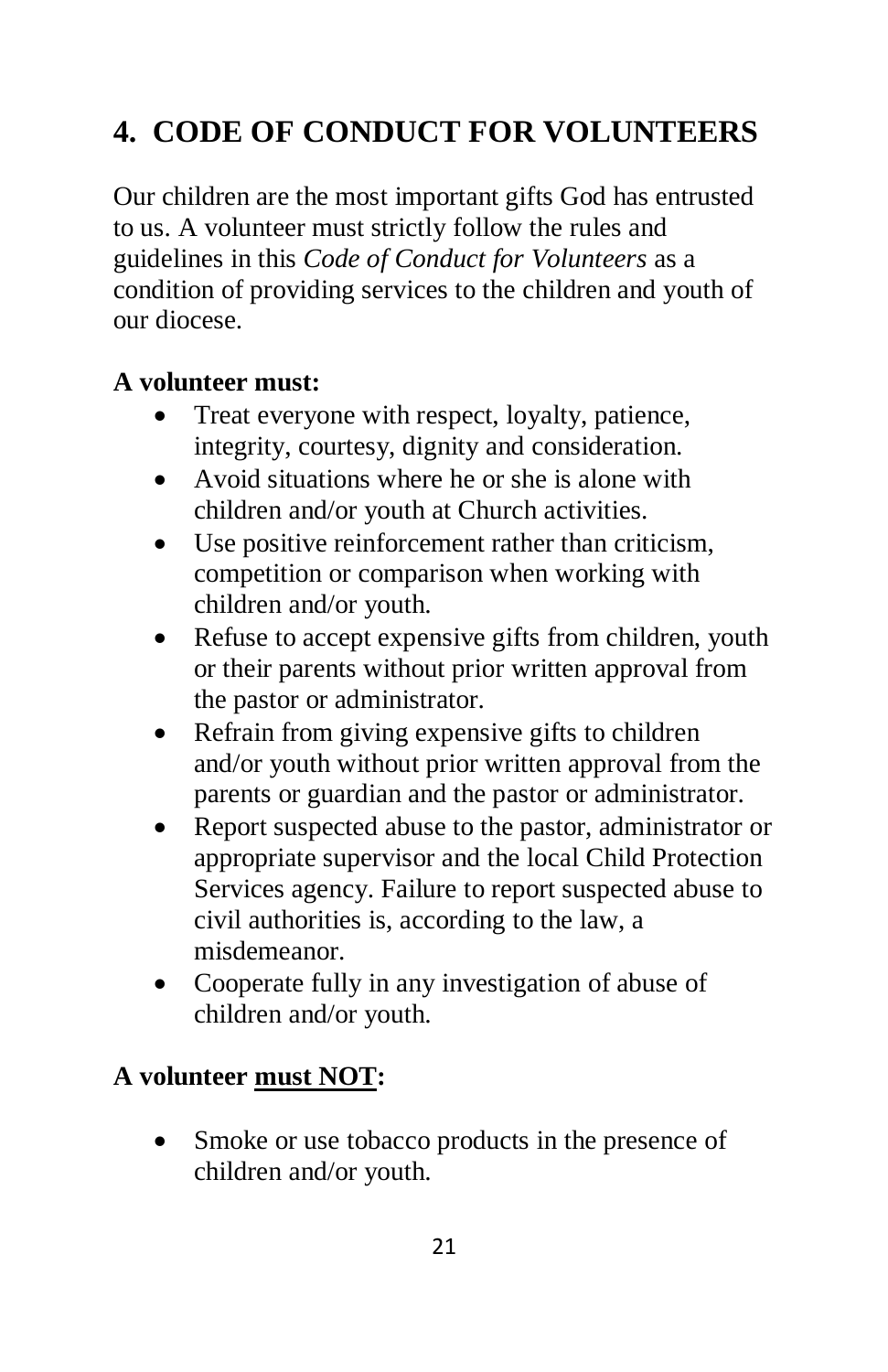- Use, possess or be under the influence of alcohol at any time while volunteering.
- Use, possess or be under the influence of illegal drugs at any time.
- Pose any health risk to children and/or youth through fevers or other contagious situations.
- Strike, spank, shake or slap children and/or youth.
- Humiliate, ridicule, threaten or degrade children and/or youth.
- Touch a child and/or youth in a sexual or other inappropriate manner.
- Use any discipline that frightens or humiliates children and/or youth.
- Use profanity in the presence of children and/or youth.

A volunteer working with children and/or youth is subject to a thorough background check, including criminal history. Any action inconsistent with this *Code of Pastoral Conduct*  or failure to take action mandated by this *Code of Pastoral Conduct* may result in removal as a volunteer with children and/or youth.

To request information from St. Thomas Diocese on the *Code of Pastoral Conduct*, contact:

#### **St. Thomas Chaldean Catholic Diocese**

25603 Berg Road Southfield, MI 48033 Telephone: (248) 351-0440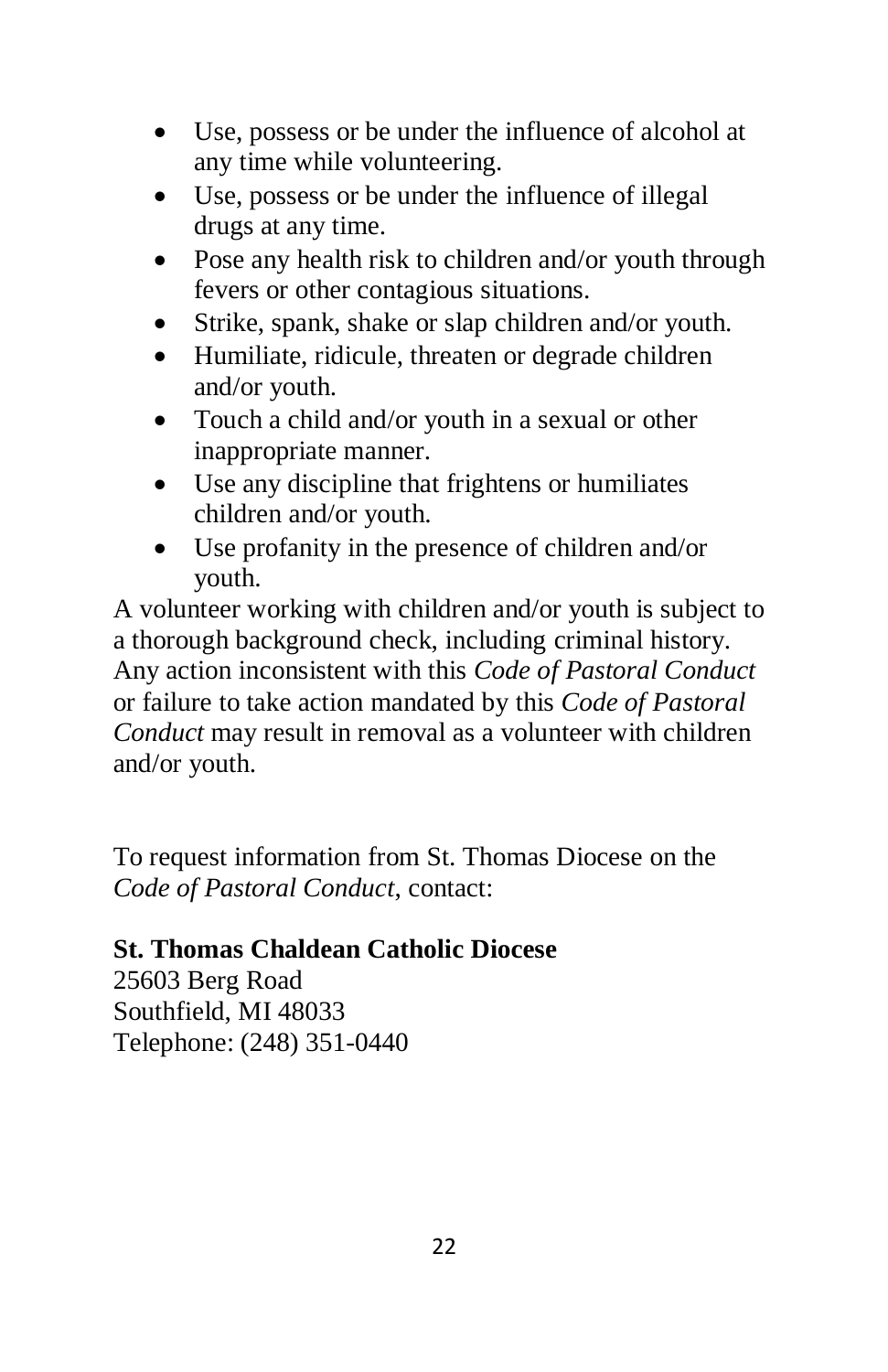# **5. Reporting Ethical or Professional Misconduct**

*Clergy, staff and volunteers have a duty to report their own ethical or professional misconduct and the misconduct of others.*

- 1. Clergy, staff and volunteers must hold each other accountable for maintaining the highest ethical and professional standards. Indications of illegal actions by clergy, staff or volunteers must be reported immediately to the proper civil authorities, as well as to the diocese (bishop), parish (pastor), religious community/institute (religious superior) or organization (director).
- 2. When an uncertainty exists about whether a situation or course of conduct violates this *Code of Pastoral Conduct* or other religious, moral or ethical principles, consult with one of the following:
	- Peers.
	- Others knowledgeable about ethical issues.
- 3. When it appears that a member of the clergy, a staff member or a volunteer has violated this *Code of Pastoral Conduct* or other religious, moral or ethical principles:
	- Report the issue to a supervisor or next higher authority, or
	- Refer the matter directly to the Chancery office or the responsible administrative authority for the religious community/institute or organization.
- 4. The obligation of pastoral counselors and spiritual directors to report client misconduct is subject to the duty of confidentiality. However, any agreement or duty to maintain confidentiality must yield to the need to report misconduct that threatens the safety, health or well-being of any of the persons involved.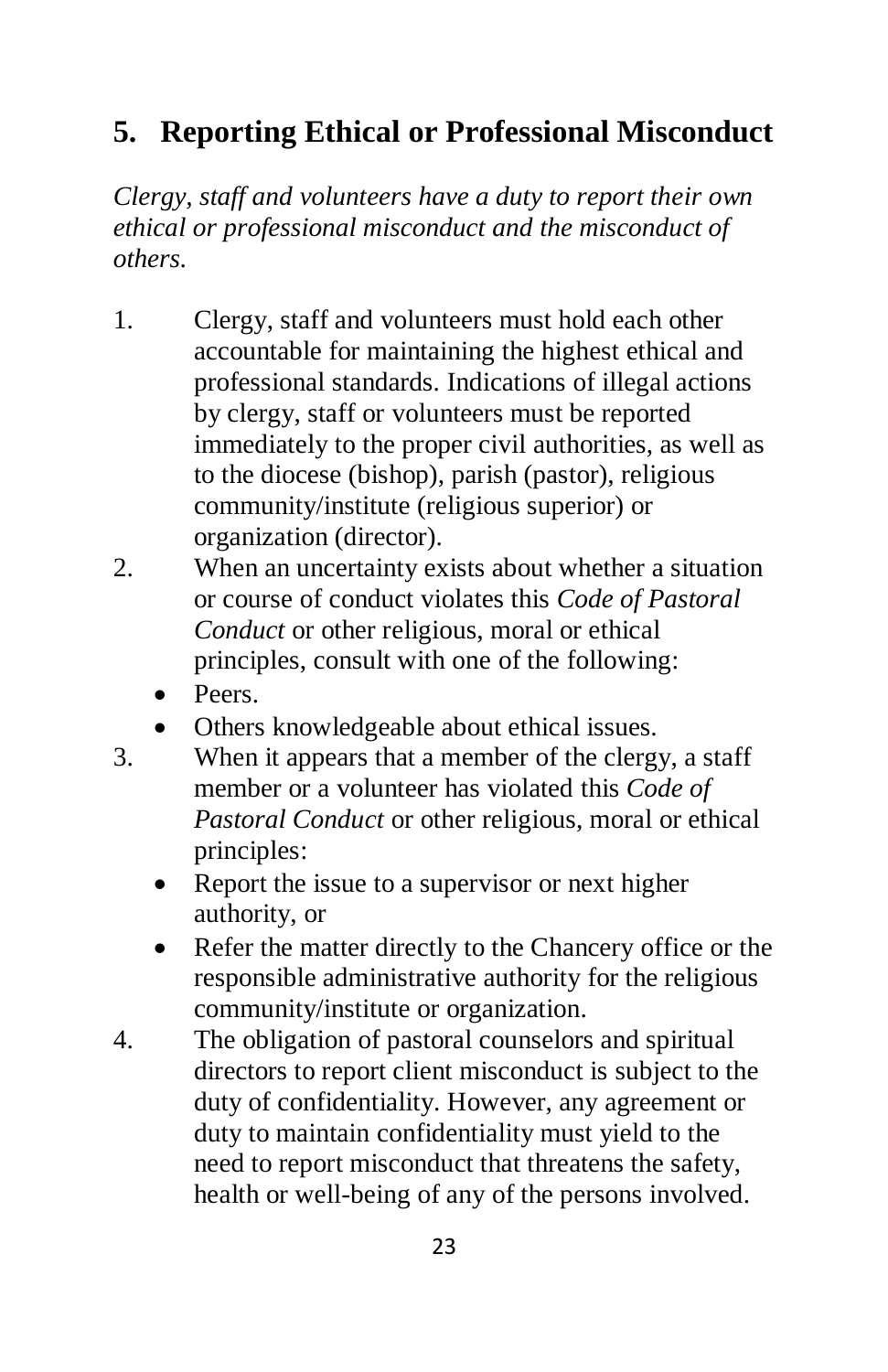# **6. Administration**

*Employers and supervisors shall treat clergy, staff and volunteers justly in the day-to-day administrative operations of their ministries.*

- 1. Personnel and other administrative decisions made by clergy, staff and volunteers shall meet civil and canon law obligations and also reflect Catholic social teachings and this *Code of Pastoral Conduct*.
- 2. No clergy, staff or volunteer shall use his or her position to exercise unreasonable or inappropriate power and authority.
- 3. Each volunteer providing service to children and youth must read the *Code of Conduct for Volunteers*  before providing services.

# **7. Staff or Volunteer well-being**

*Clergy, staff and volunteers have the duty to be responsible for their own spiritual, physical, mental and emotional health.*

- 1. Clergy, staff and volunteers should be aware of warning signs that indicate potential problems with their own spiritual, physical, mental and/or emotional health.
- 2. Clergy, staff and volunteers should seek help immediately whenever they notice behavioral or emotional warning signs in their own professional and/or personal lives.
- 3. Clergy, staff and volunteers must address their own spiritual needs. Support from a spiritual director is highly recommended.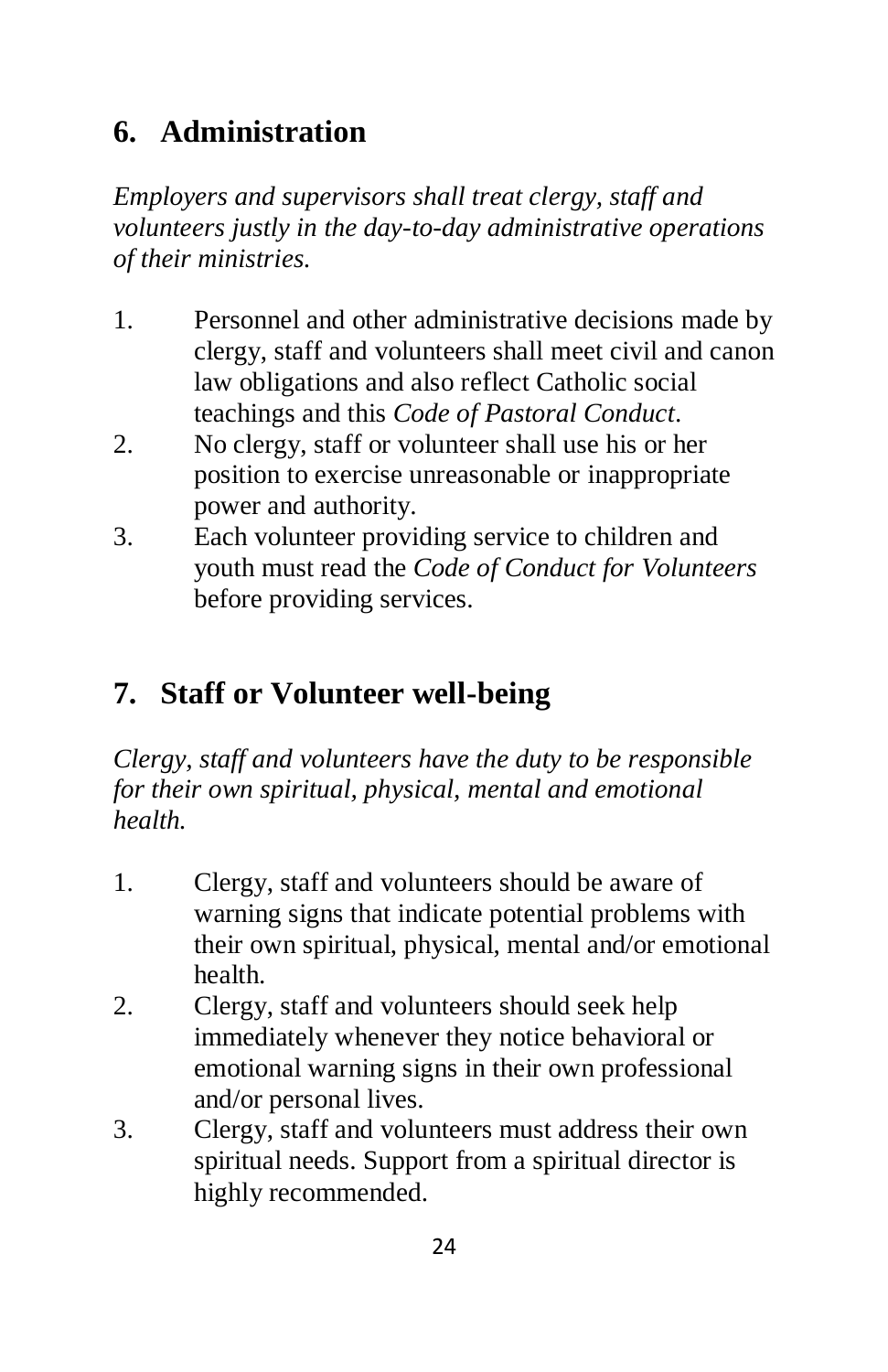4. Inappropriate or illegal use of alcohol and drugs is prohibited.

*Adopted from the Pastoral Code of Conduct for the Archdiocese of Detroit with Permission Copy Right 2004*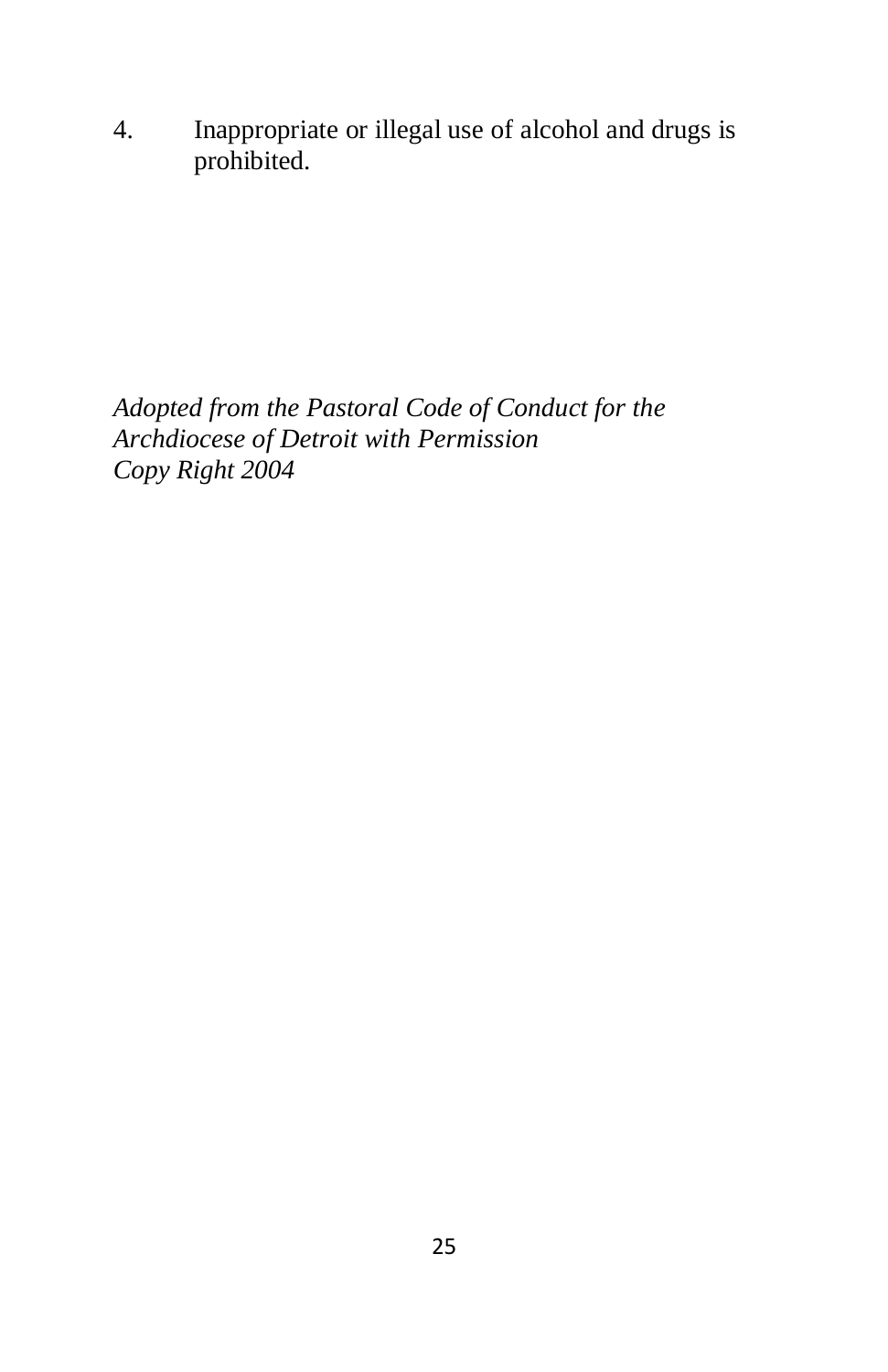Each diocese/eparchy will designate a competent person to receive complains and coordinate assistance for the immediate pastoral care of persons who claim to have been sexually abused when they were minors by priests or volunteers.

This person is called the "*Victim Assistance Coordinator*".

#### *To inform the Eparchy of a complaint of sexual abuse and/or to speak to the Victim Assistance Coordinator contact:*

#### *Janan Senawi* **Telephone: (248) 354-3066**

*(This is a special confidential line to contact the Victim Assistance Coordinator)*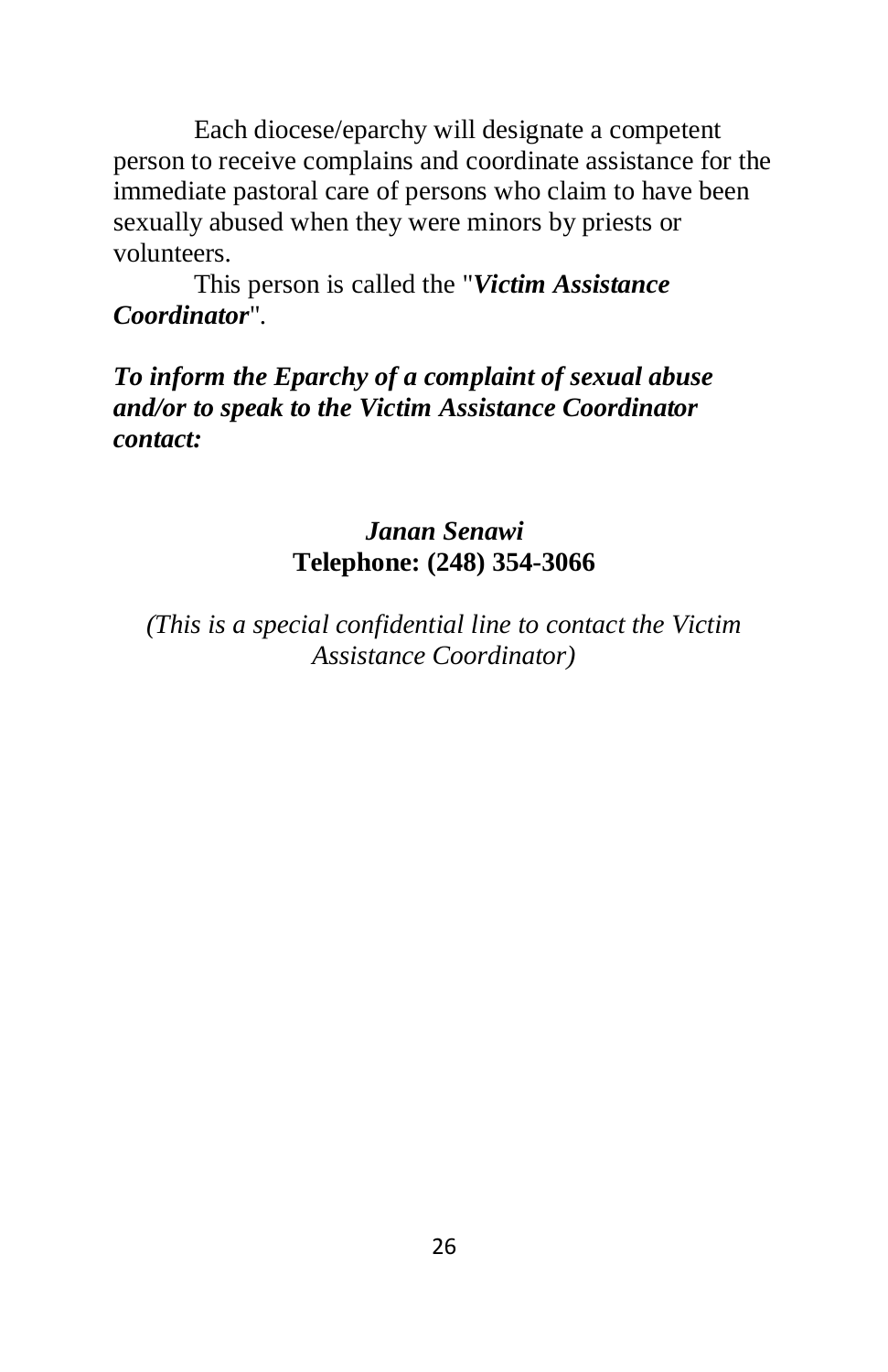# *Michigan Child Protection Law*

 Since 1975, the Michigan Child Protection Law (MLC 722.621-638, the "Act," available at Michigan.gov/fia. Select Legal & Policy/Laws) has required members of certain professions (e.g. physicians, nurses, psychologist, counselors, social workers, teachers and school administrators) to immediately report to the Michigan Family Independence Agency ("FIA") suspected child abuse or neglect. Effective March 1, 2003, clergy (i.e., priests, deacons, religious) are also required to immediately report to the FIA suspected child abuse or neglect. This is a summary of the material provisions of the reporting requirements under the Act:

- 1. "Clergy" is defined as a "priest, minister, rabbi, Christian Science practitioner, or other religious practitioner, or similar functionary of a church, temple, or recognized religious body, denomination, or organization."
- 2. "Child" is a person under 18 years of age.
- 3. "Child abuse" is defined as harm or threatened harm to a child's health or welfare by a parent, legal guardian, teacher, teacher's aide, clergy, or any other person responsible for the child's health or welfare through non-accidental (i) physical or mental injury; (ii) sexual abuse; (iii) sexual exploitation; or (iv) maltreatment. "Child neglect" is defined as failure to provide adequate food, clothing, shelter or medical care.
- 4. The reporting obligation applies even if the abuse victim is over age 18 at the time of disclosure of the abuse for the reason that there may be a current risk of abuse to other children.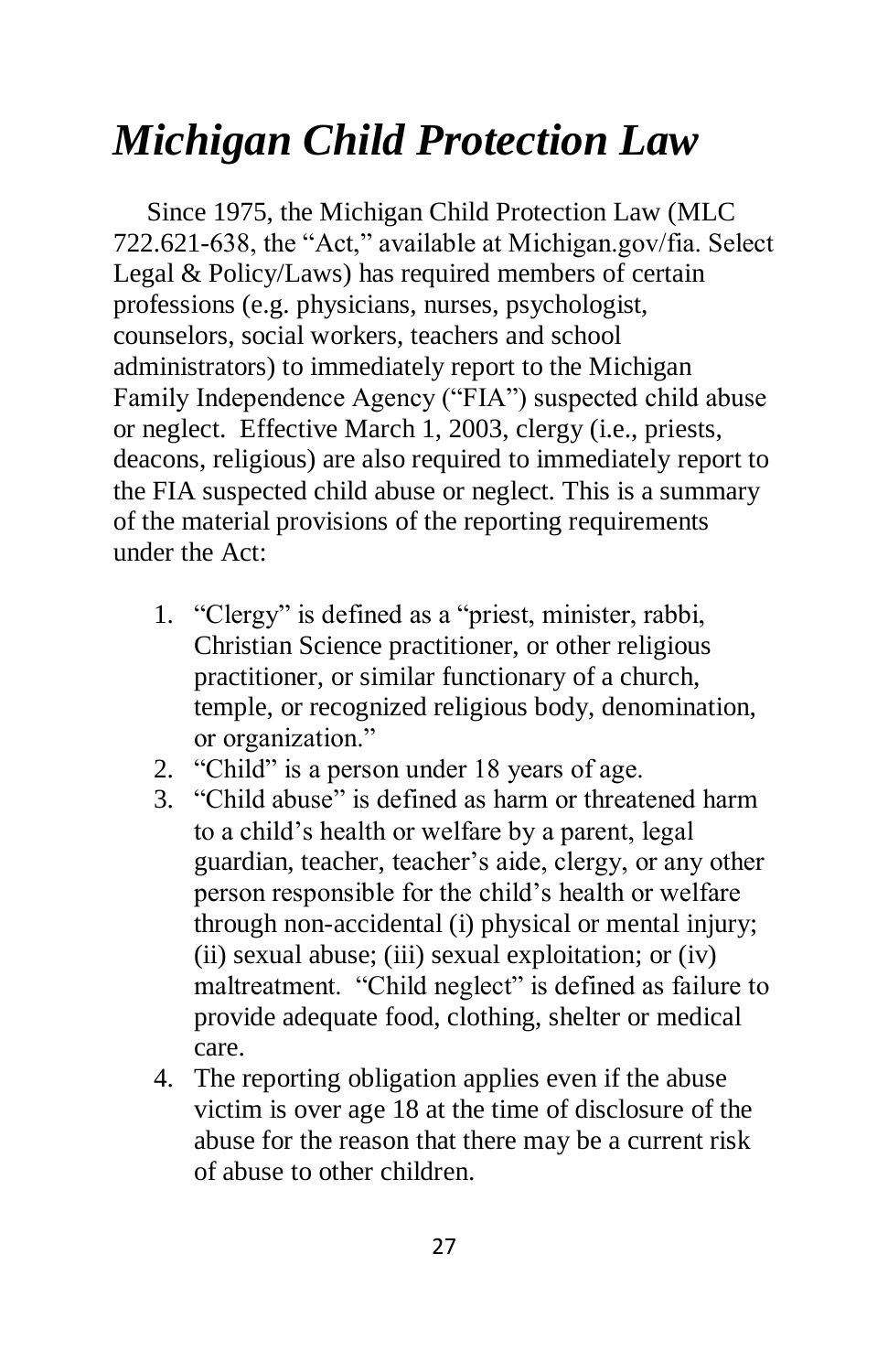- 5. Persons required to report under the Act who have "reasonable cause: to suspect child abuse or neglect must make an immediate oral report to the FIA. This oral report must be made to the FIA office in the county where the child resides. Included herein are the addresses, telephone and facsimile numbers for the FIA offices in Wayne, Oakland, Macomb, Monroe, Lapeer and St. Clair counties.
- 6. Within 72 hours after making the initial oral report, the reporting person must also file a written report with the FIA. This report must contain the name of the child and a description of the suspected abuse or neglect. If available, the report should also contain (i) the child's age; (ii) name and address of the child's parents, guardian and/or persons with whom the child resides; and (iii) any other information available to the reporting person identifying the cause of the suspected abuse or neglect and the manner in which the abuse or neglect occurred. (The form for the required written report can be downloaded from Michigan.gov/fia, select Doing Business with the FIA/Forms.) The written report must be mailed to the FIA office in the county where the child resides and a copy of the written report should also be faxed and mailed to the Bishop of the Diocese at 25603 Berg Road, Southfield, Michigan 48033, Facsimile (248) 351-0443.
- 7. Failure to report suspected child abuse or neglect as required by the Act is a criminal misdemeanor "punishable by imprisonment for not more than 90 days or a fine of not more than \$500, or both," and could also subject the person who has failed to report and the Diocese of St. Thomas to significant civil liability for money damages.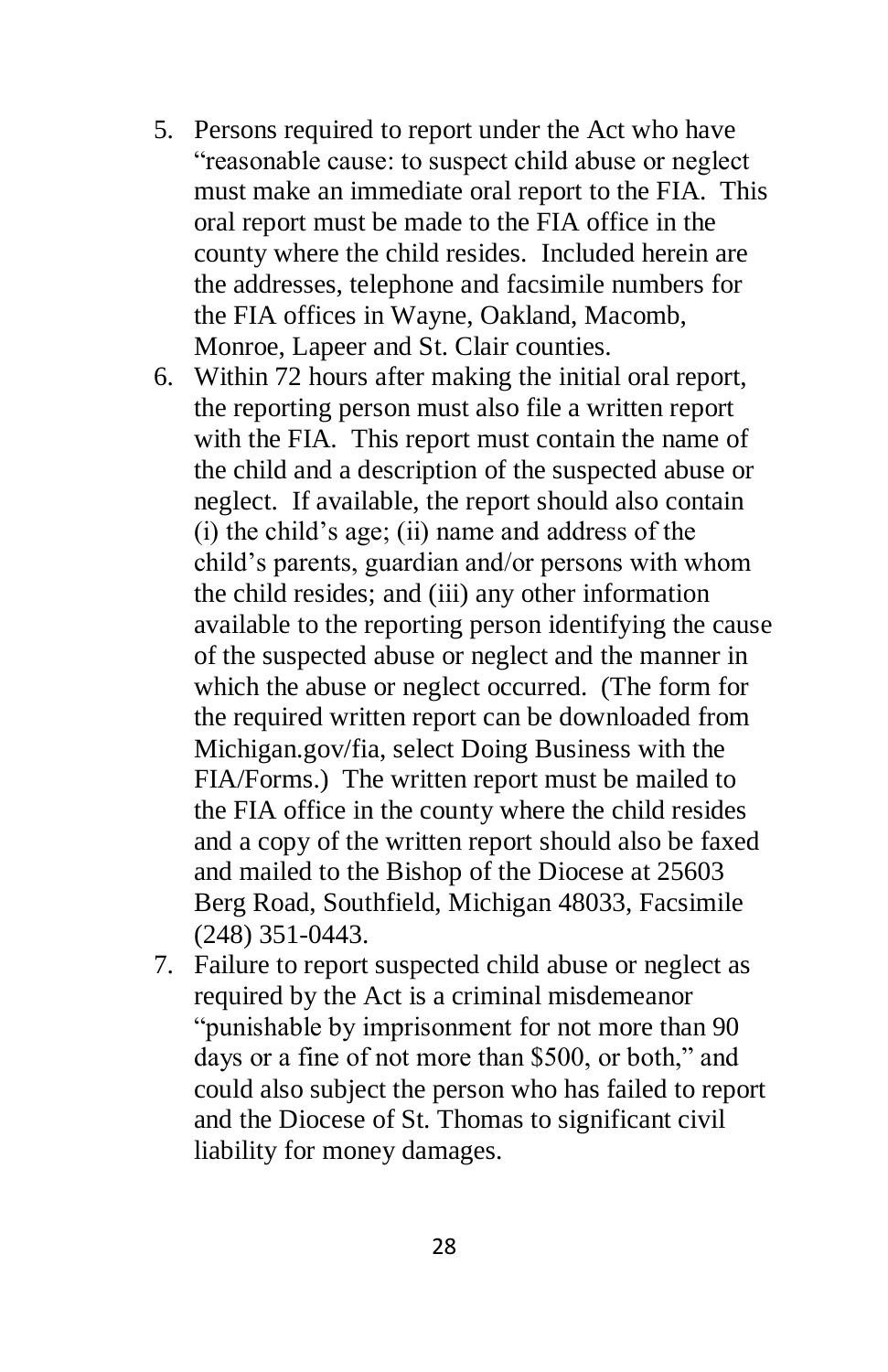8. There is a narrow exception to mandatory reporting by clergy of suspected child abuse or neglect. A clergy member is not required to report suspected child abuse or neglect only if such information has been obtained through a communication "made to a member of the clergy in his or her professional character in a confession or similarly confidential communication."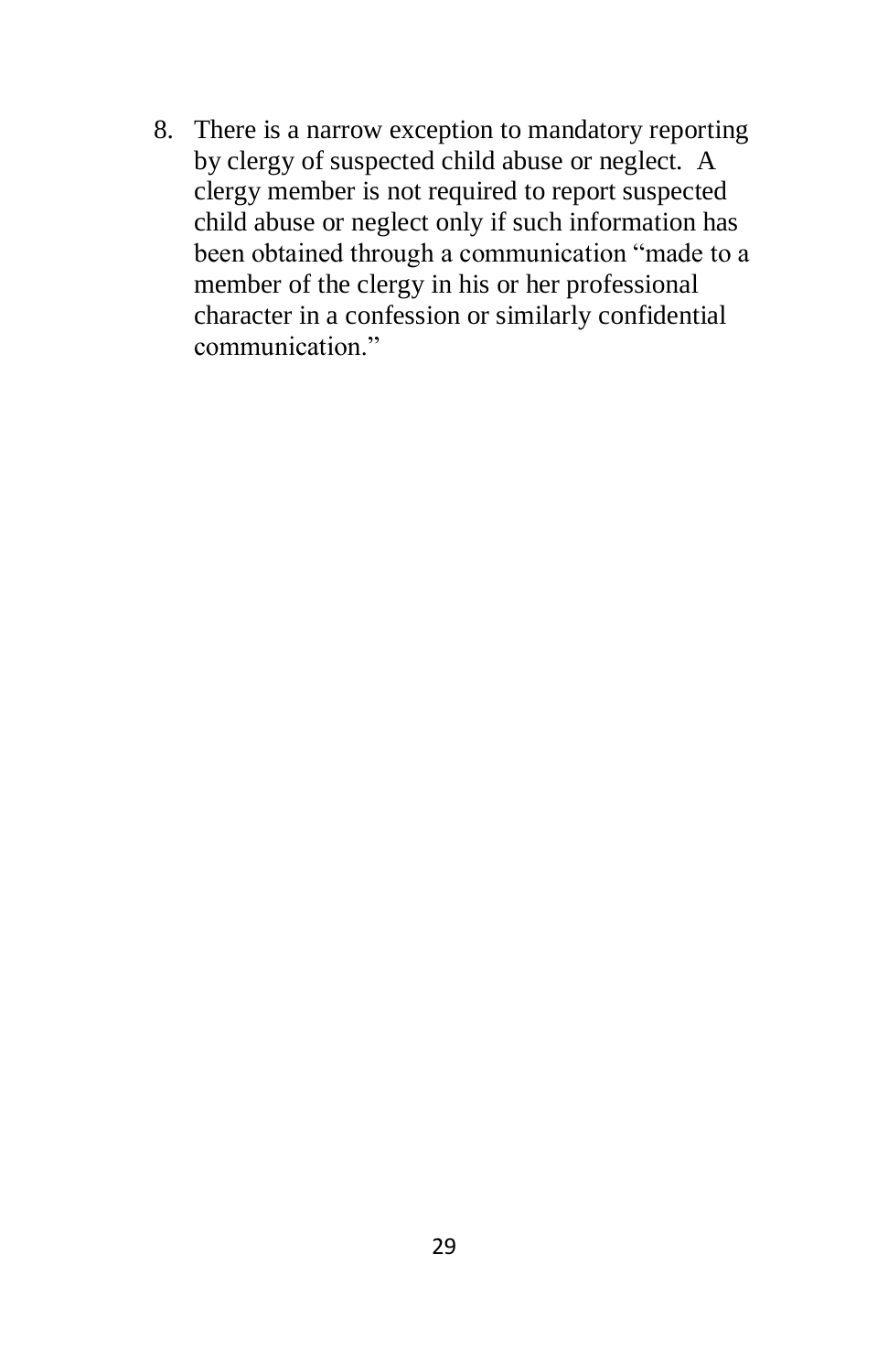# *Family Independence Agency Offices in Michigan*

For more information on compliance with the reporting requirements under the Michigan Child Protection Act, call the FIA toll free at (800) 942-4357 or one of the county offices listed below.

#### **Lapeer County**

P.O. Box 400 1505 Suncrest Drive Lapeer, MI 48446 Telephone: (810) 644-5968 Fax: (810) 667-0795

#### **Macomb Country**

19700 Hall Road, Suite A Clinton Township, MI 48038 Telephone: (586) 412-6109 Fax: (586) 412-6819

#### **Monroe County**

1051 South Telegraph Road Monroe, MI 48161 Telephone: (734) 243-7400 Fax: (734) 243-6582

#### **Oakland County**

Stoneridge East, Suite 200 41000 Woodward Avenue Bloomfield Hills, MI 48304 Telephone: (248) 975-5010 Fax: (248) 975-5550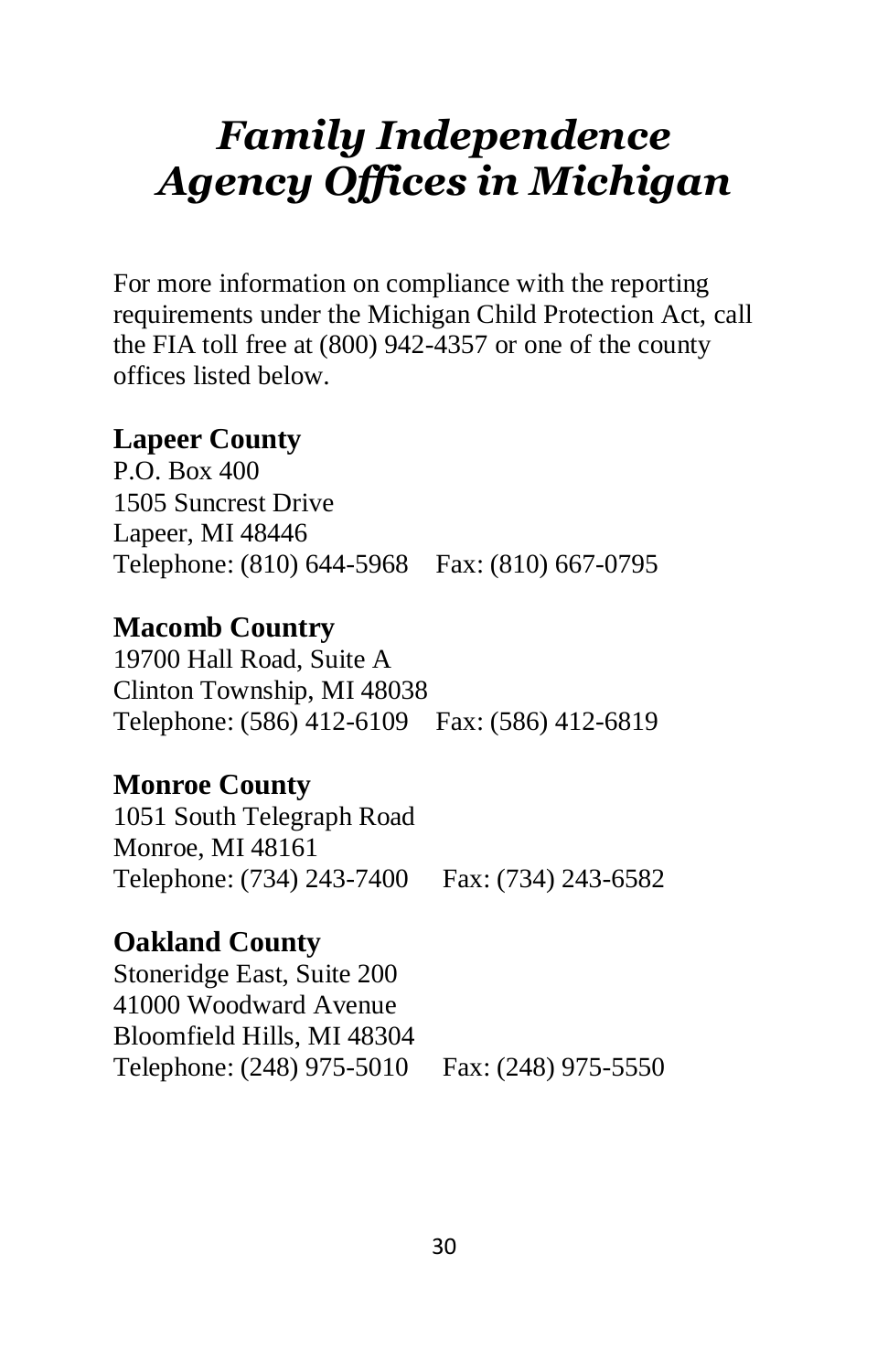#### **St. Clair County**

220 Fort Street Port Huron, MI 48060 Telephone: (810) 966-2173 Fax: (810) 966-2043

#### **Wayne County**

Central Wayne Child & Family Services 2929 Russell Detroit, MI 48207 Telephone: (313) 396-0300 Fax: (313) 396-0415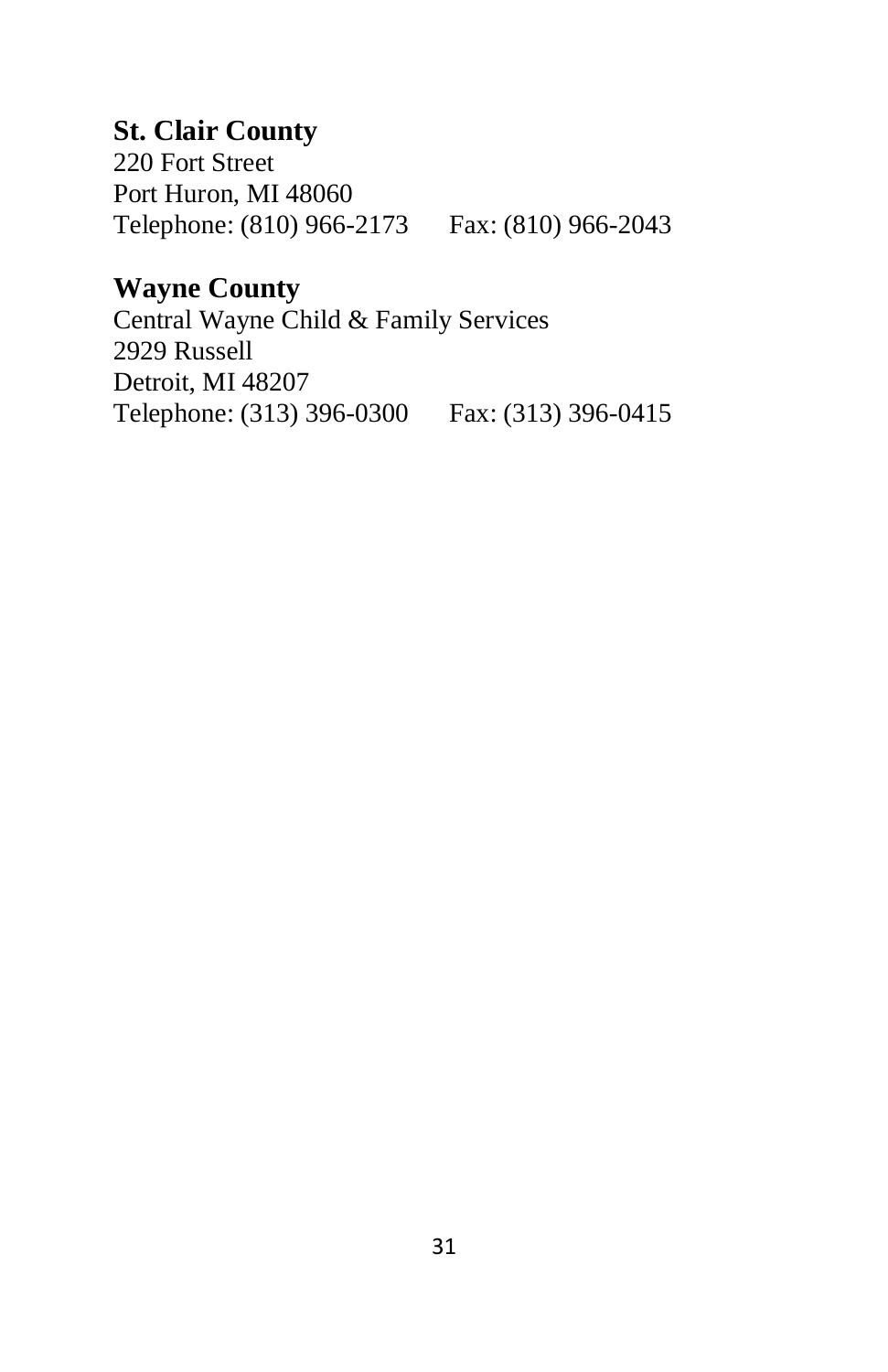#### **Illinois Department of Children and Family Services Child Abuse Hotline 1-800-25-ABUSE (1-800-252-2873) 217-524-2606 Outside of Illinois 1-800-358-5117 TTY [www.state.il.us/dcfs](http://www.state.il.us/dcfs)**

#### **Mandated Reporters**

There are seven groups of mandated reporters as defined by state law (the [Illinois Abused and Neglected](https://www.dcfstraining.org/manrep/docs/Abused-and-Neglected-Child-Reporting-Act.pdf)  [Childrens Reporting Act](https://www.dcfstraining.org/manrep/docs/Abused-and-Neglected-Child-Reporting-Act.pdf) or ANCRA, 1975):

- School Personnel
- Medical Personnel
- Social Service and Mental Health Personnel
- Law Enforcement Personnel
- Coroner/Medical Examiner Personnel
- Child Care Personnel
- **Clergy**

#### **Child Abuse and Neglect**

Child Abuse and/or neglect is the maltreatment of a child under the age of 18 by a parent, guardian, foster parent, relative caregiver, paramour, any individual residing in the same home, any person responsible for the child's welfare at the time of the alleged abuse, or any person who came to know the child through an official capacity or position of trust. Child abuse can be physical abuse, sexual abuse, and/or neglect.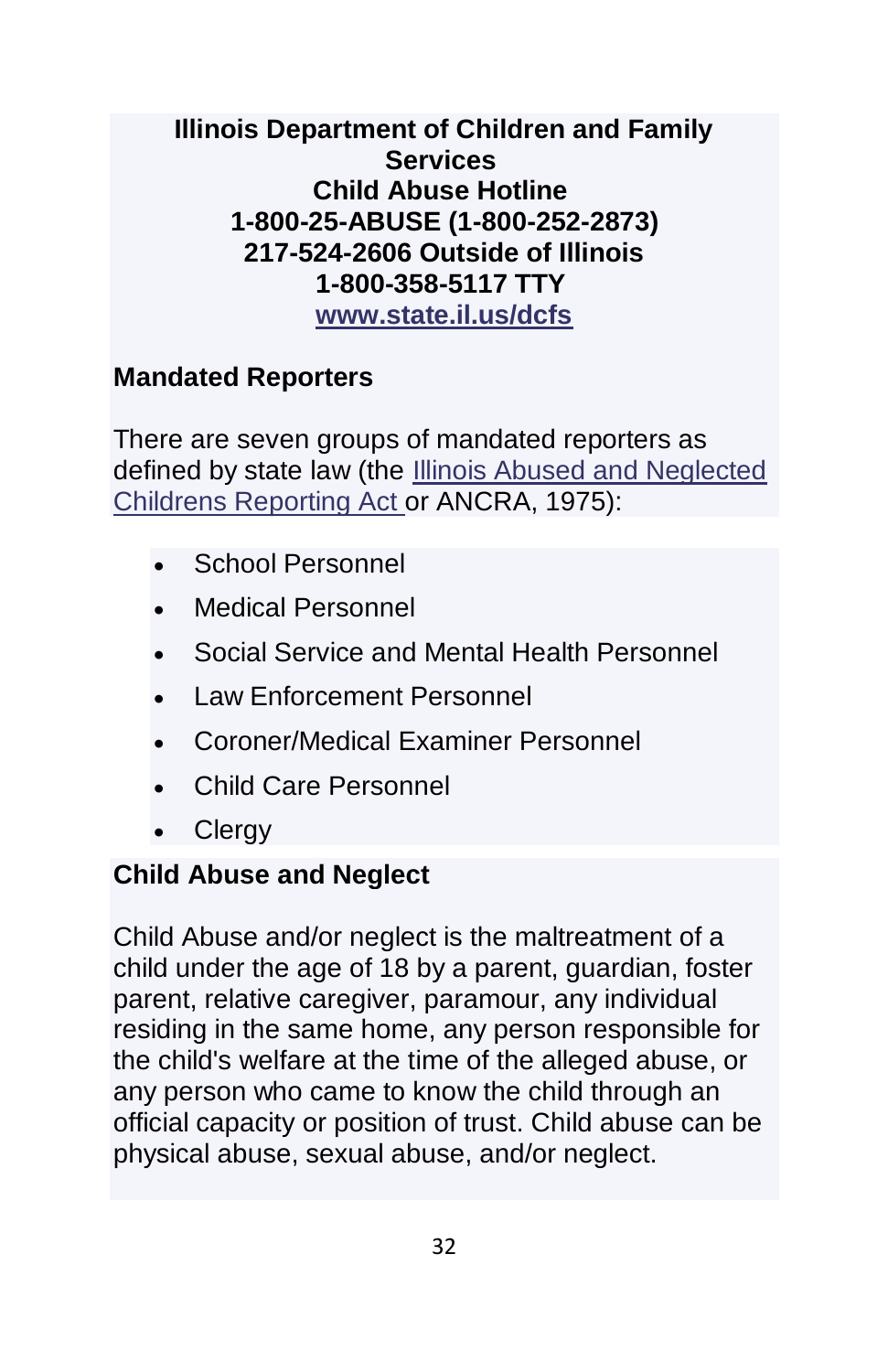Physical abuse occurs when a parent or a person responsible for the child's welfare inflicts, caused to be inflicted, or allowed to be inflicted a physical injury; created a substantial risk of physical injury; commits an act of torture; inflicts excessive corporal punishment; allows the use of alcohol and/or drugs.

Sexual abuse occurs when a parent or a person responsible for the child's welfare commits or allows to be committed any of the following: transmission of a sexual disease; sexual penetration; sexual molestation; sexual exploitation and/or places a minor at risk of sexual harm. (Abused and Neglected Child Reporting Act)

Neglect occurs when a parent or a person responsible for the child deprives or fails to provide the child with adequate food, clothing, shelter, or needed medical care.

#### **When to Call the Department of Children and Family Services Hotline**

In the state of Illinois, all reports of known or suspected child abuse and/or neglect are reported to the Department of Children and Family Services (DCFS) Hotline (1-800-25-ABUSE).

Whenever you have reason to believe that a person who cares for a child, lives with a child, or works with or around children has caused injury or harm, or puts a child at risk of sexual and/or physical injury, or has neglected the child's basic needs. If you have reason to suspect child abuse make the report by calling the DCFS Hotline. The Hotline worker can advise you on whether the signs you have observed are abuse.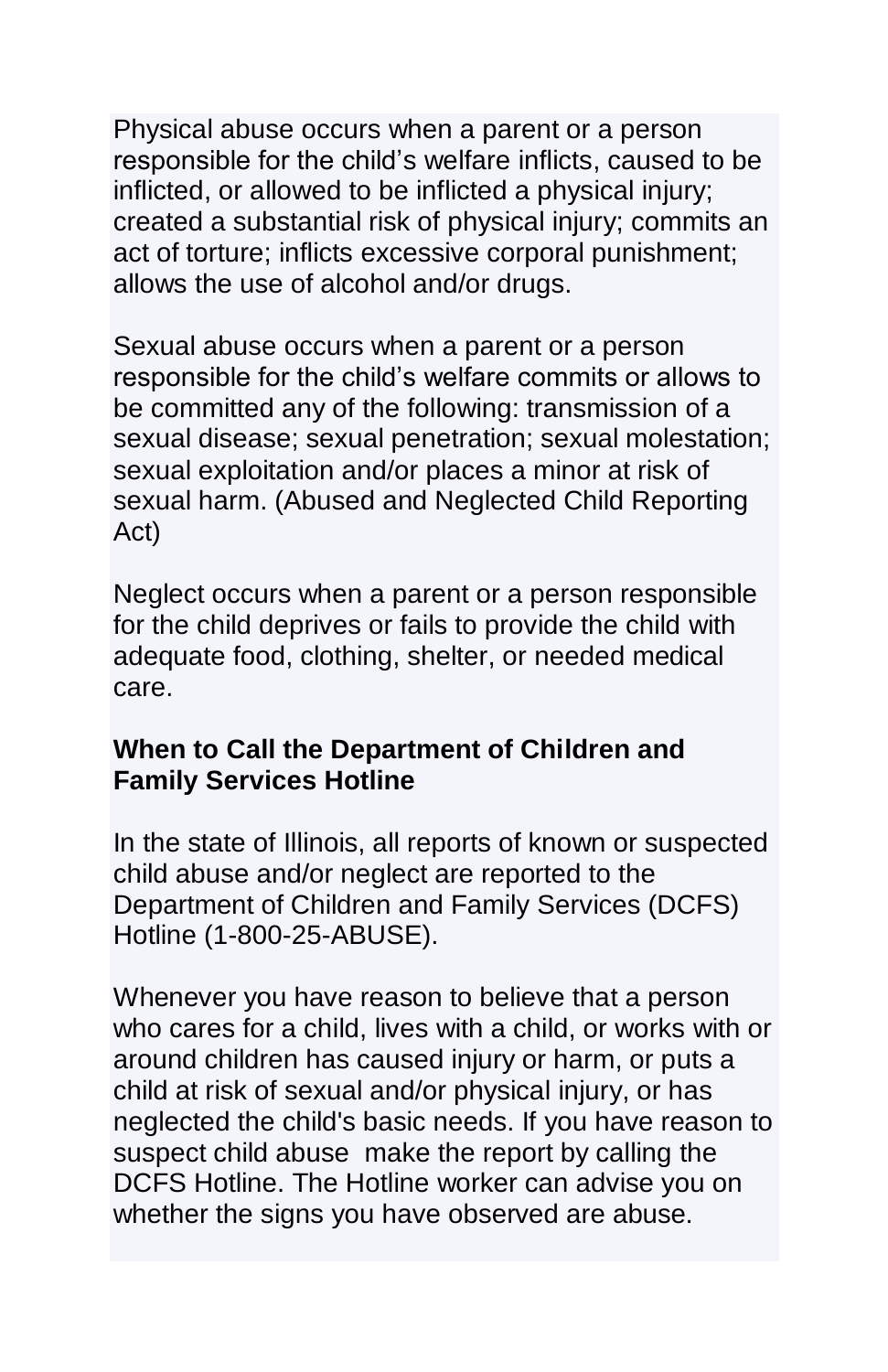Mandated Reporters are required to report suspected child abuse or maltreatment **immediately** when they have reason to believe that a child known to them through their professional or official capacity may be an abused and/or neglected child.

#### **Making the Call to the Department of Children and Family Services Hotline Call the Police (911) if a child is in immediate danger or has been injured.**

Your report is confidential and is not subject to public release under the Open Records Act. The law provides for immunity from civil or criminal liabilities for innocent persons who report even unfounded suspicions, as long as your report is made in good faith. Your identity is kept confidential. Remember, even if you do not have all the information, you are still encouraged to call. Be sure to identify if you are a mandated reporter. The Hotline worker will ask you to provide the following information:

- Name, age, gender, address, etc. for all adult and child subjects.
- The nature of the suspected abuse and/or neglect.
- When and where it occurred.
- **•** Any additional person(s) with information.
- The name(s) of the suspected perpetrator(s), their relationship to the child, and their access to the child.
- Additional information requested from the Hotline worker.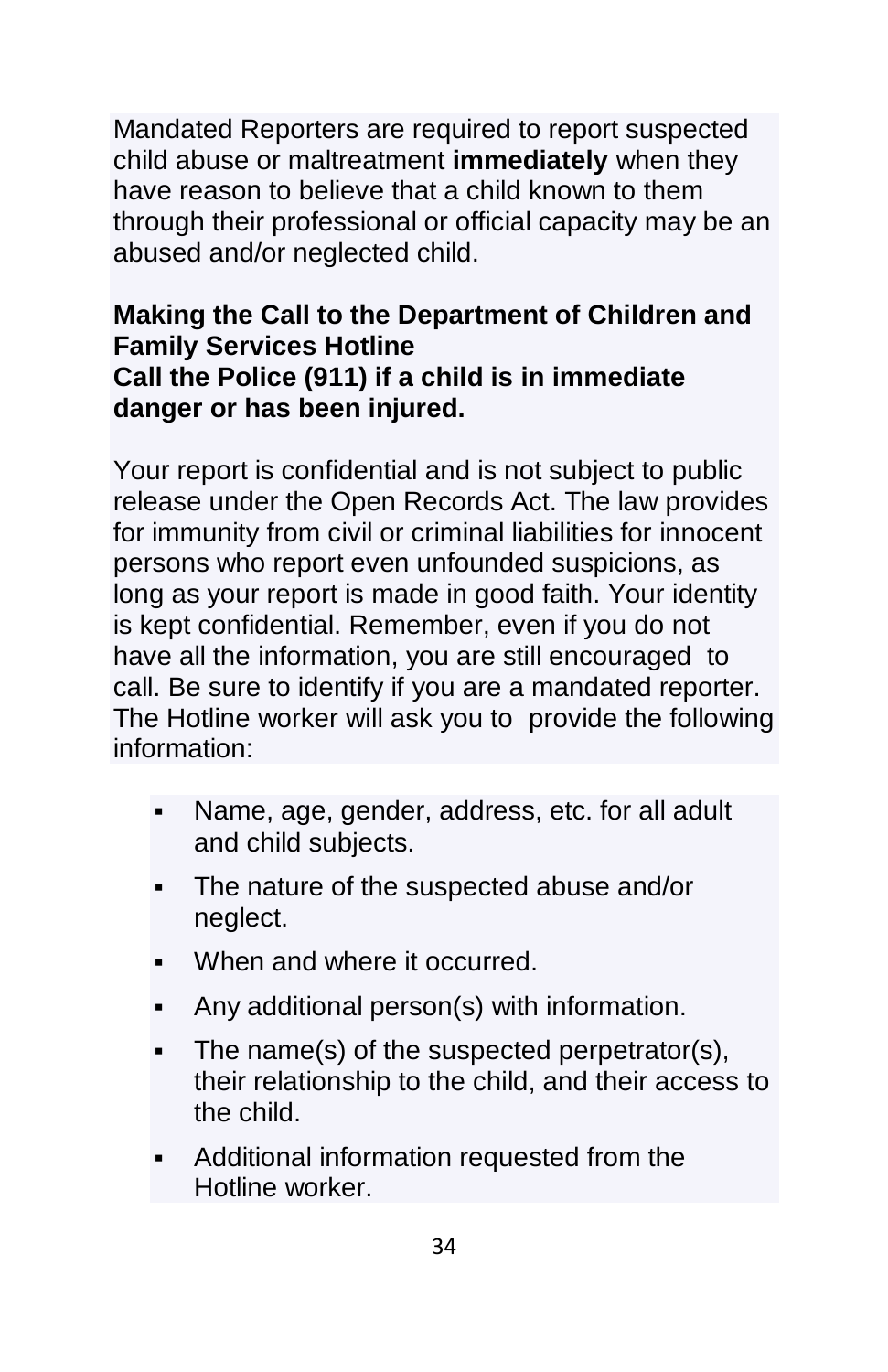#### **After Calling the Department of Children and Family Services Hotline**

After listening to what you report, the Hotline worker will then determine if the information provided meets the legal requirements for DCFS to initiate an investigation. If an investigation is initiated, a child protection investigator will begin the investigation process within 24 hours. If the information does not meet the legal requirement to initiate an investigation, you will be informed of the reasons why and referrals provided if appropriate.

Following a DCFS call, a teacher is to report the call to the principal. The principal in turn, is to inform the pastor and fax a copy of the completed CANTS 5 form to DCFS and to his/her assistant superintendent. When a religious education instructor calls DCFS, they next inform the Director of Religious Education (DRE) who, in turn, notifies the pastor and the Office for Catechesis.

If child sexual abuse is reported to DCFS with an allegation against a cleric, employee, or volunteer immediately call the Office for Child Abuse Investigations and Review at 312-534-5205. A DRE then notifies the pastor, who notifies the Office of Catechesis. A principal notifies the pastor, and the assistant superintendent who, in turn, notifies the superintendent of schools.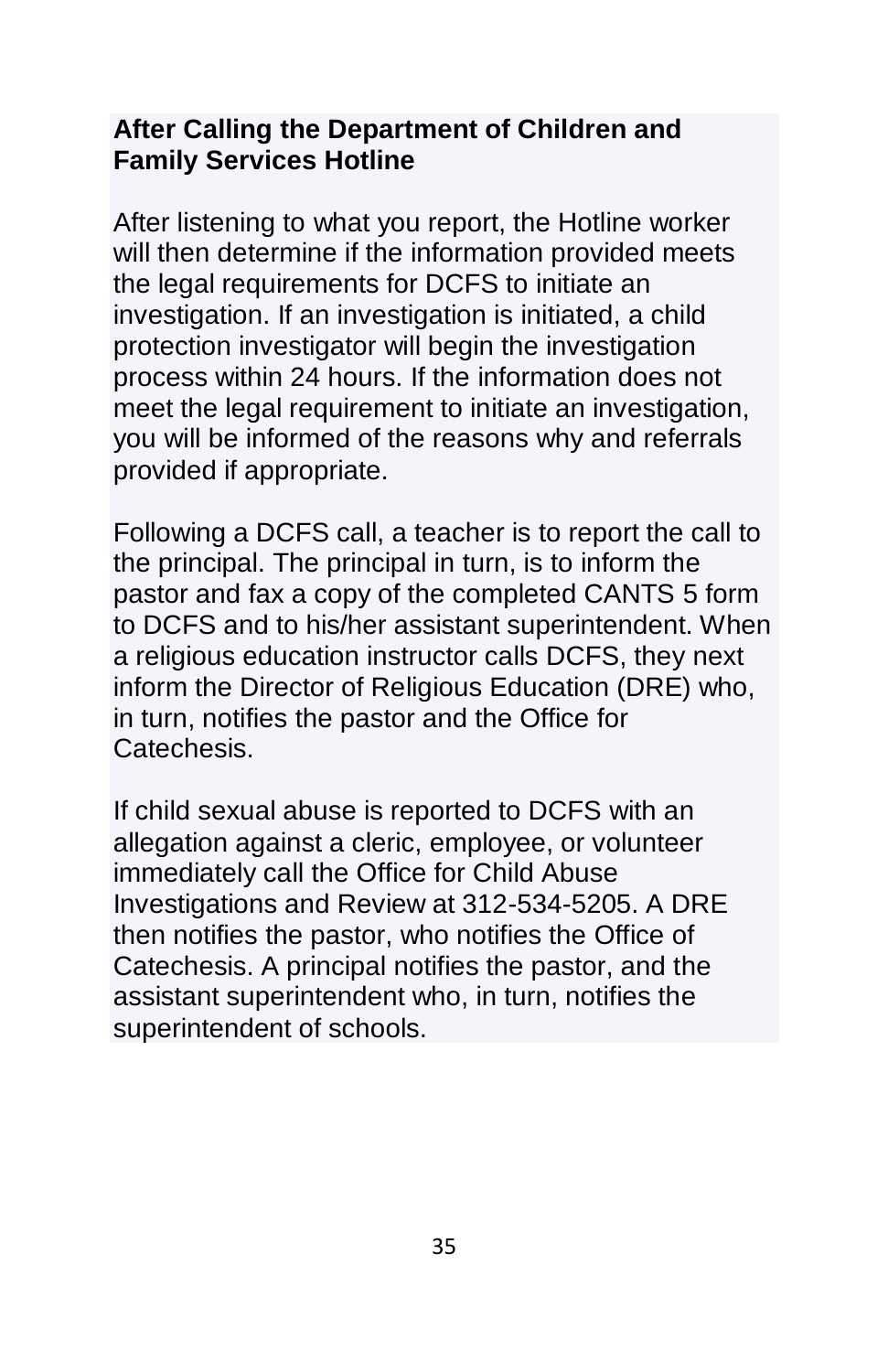# **Illinois Department of Children and Family Services 406 East Monroe Springfield, IL 62701**

# **Child Abuse Hotline**

# **1-800-25-ABUSE (1-800-252-2873)**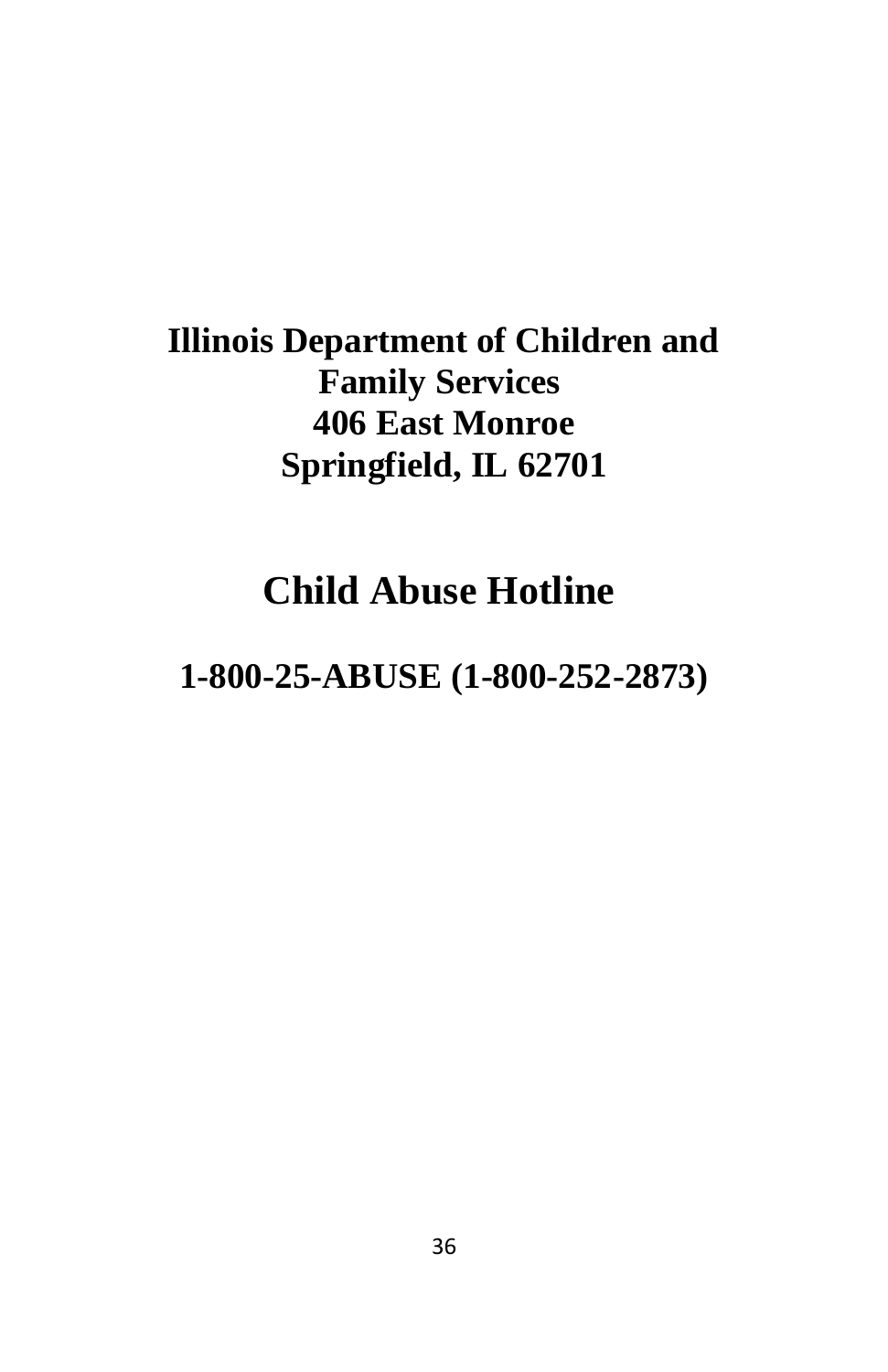#### **DIOCESAN POLICY ON CRIMINAL HISTORY BACKGROUND CHECKS**

#### **Purpose:**

The Chaldean Eparchy of St. Thomas the Apostle values the safety of children in its care, its employees and volunteers, and the people whom it serves. Accordingly, the diocese must take prudent measures to protect its human and material resources. Effectively, the eparchy bishop mandates that criminal history background checks be conducted for all church personnel as well as volunteers working in any parish or diocesan institution who have unsupervised contact with a child, the elderly or persons with disabilities. Criminal history background checks are required in addition to proper screening, interviewing and reference checks conducted by all hiring agents.

#### **General policy regarding screening:**

- **A.** All paid Church personnel (clergy, religious and lay) including those paid by stipend shall have a criminal history background check whether they provide services to the diocese, parish, or other diocesan institution, if they have unsupervised contact with a child, the elderly or persons with disabilities.
- **B.** Volunteers who regularly are entrusted with unsupervised contact with a child, the elderly, or persons with disabilities shall have a criminal history background check.

#### **Procedure:**

 **A. Time:** At the time of application for employment or assignment or request to volunteer, the Applicants shall be provided with a copy of this policy. Incumbent Church personnel and volunteers will be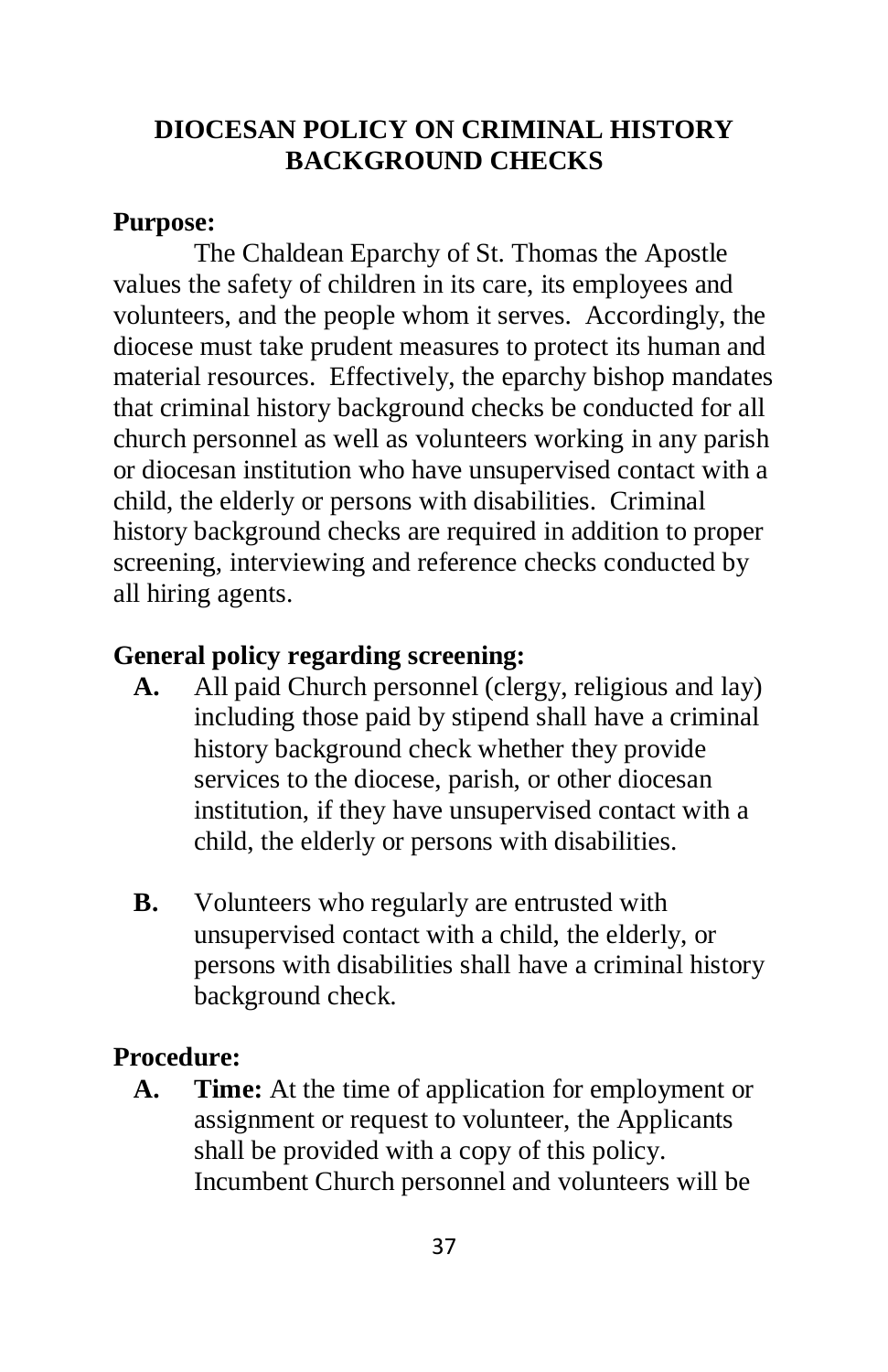provided with a copy of this policy at the time their names are checked.

- **B. Requirement:** A criminal history background check is a condition for employment or volunteering. Noncompliance with the policy will result in loss of employment or volunteer position.
- **C. Frequency:** Incumbent Church personnel and volunteers must be screened every seven years, on their anniversary date.

#### **Responsible Agent:**

Requests for a criminal history background check should be handled by the hiring institution, parish, or diocese.

**Cost:** The cost of the background search will be covered by the hiring department, parish, or the diocese.

#### **Type of Background Search:**

- **A.** All Church personnel and volunteers other than those required by law to have a fingerprint criminal history background check will be required to have a criminal records history background check. It is expected that records searches can be conducted through the Internet Criminal History Access Tool (ICHAT) maintained by the state police.
- **B.** Criminal history background checks will encompass all places where the person has lived for the past seven years within the United States.

**Compliance Monitoring:** Each parish or diocesan institution shall submit an annual document or report each year indicating compliance with the Status of criminal history background checks for their employees and volunteers.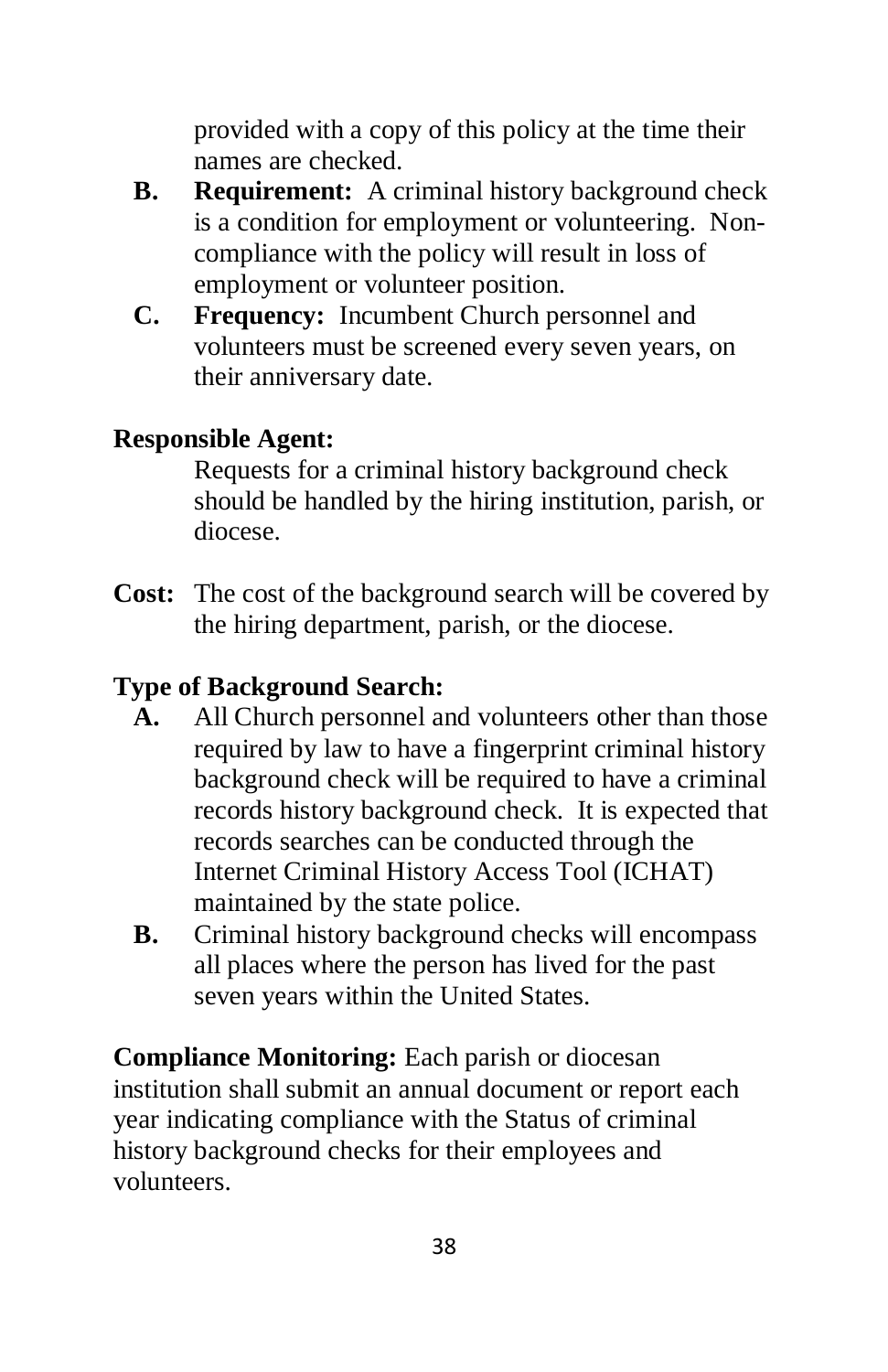**Discovery of Criminal Activity:** Upon the discovery of a criminal conviction related to the work/volunteer position, the parish, or diocesan institution shall immediately consult with the diocesan office. All information received during the background check will be kept confidential by the requesting department, and filed permanently at the institution.

- **A.** The requesting department shall maintain the strictest verbal confidentiality and placement of any printed material regarding the individual until after consultation. All laws protecting the employee must be adhered to.
- **B.** A final determination regarding future service of the Church personnel or volunteer will be made by the parish priest and the director of the diocesan institution in consultation with the bishop.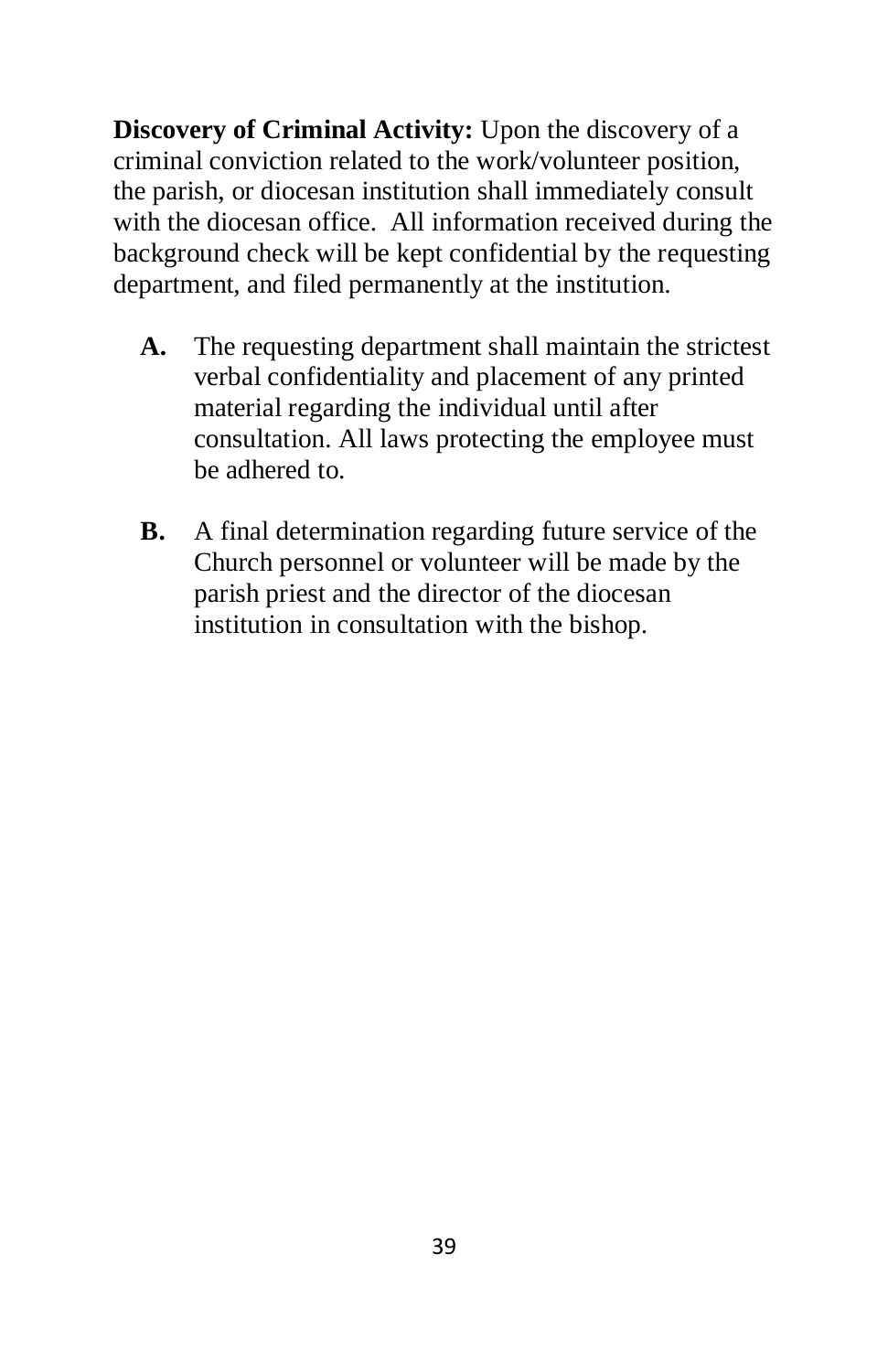#### To inform the diocese of a complaint of sexual abuse contact the Eparchial Bishop or the Safety Environment Office at:

Eparchial Safety Environment Director; Mr. Jonathan Francis 25603 Berg Road Southfield, MI 48033

Telephone: (248) 351-0440

Contact with civil authorities begins with the local office of the Prosecuting Attorney:

| <b>Lapeer County</b>    | $(810)$ 667-0326   |
|-------------------------|--------------------|
| <b>Macomb County</b>    | $(586)$ 469-5350   |
| <b>Monroe County</b>    | $(734)$ 240-7600   |
| <b>Oakland County</b>   | $(248) 858 - 0656$ |
| <b>St. Clair County</b> | $(810)$ 985-2400   |
| <b>Wayne County</b>     | $(313)$ 224-5777   |

For Illinois State:

#### Child Abuse Hotline

1-800-25-ABUSE (1-800-252-2873)